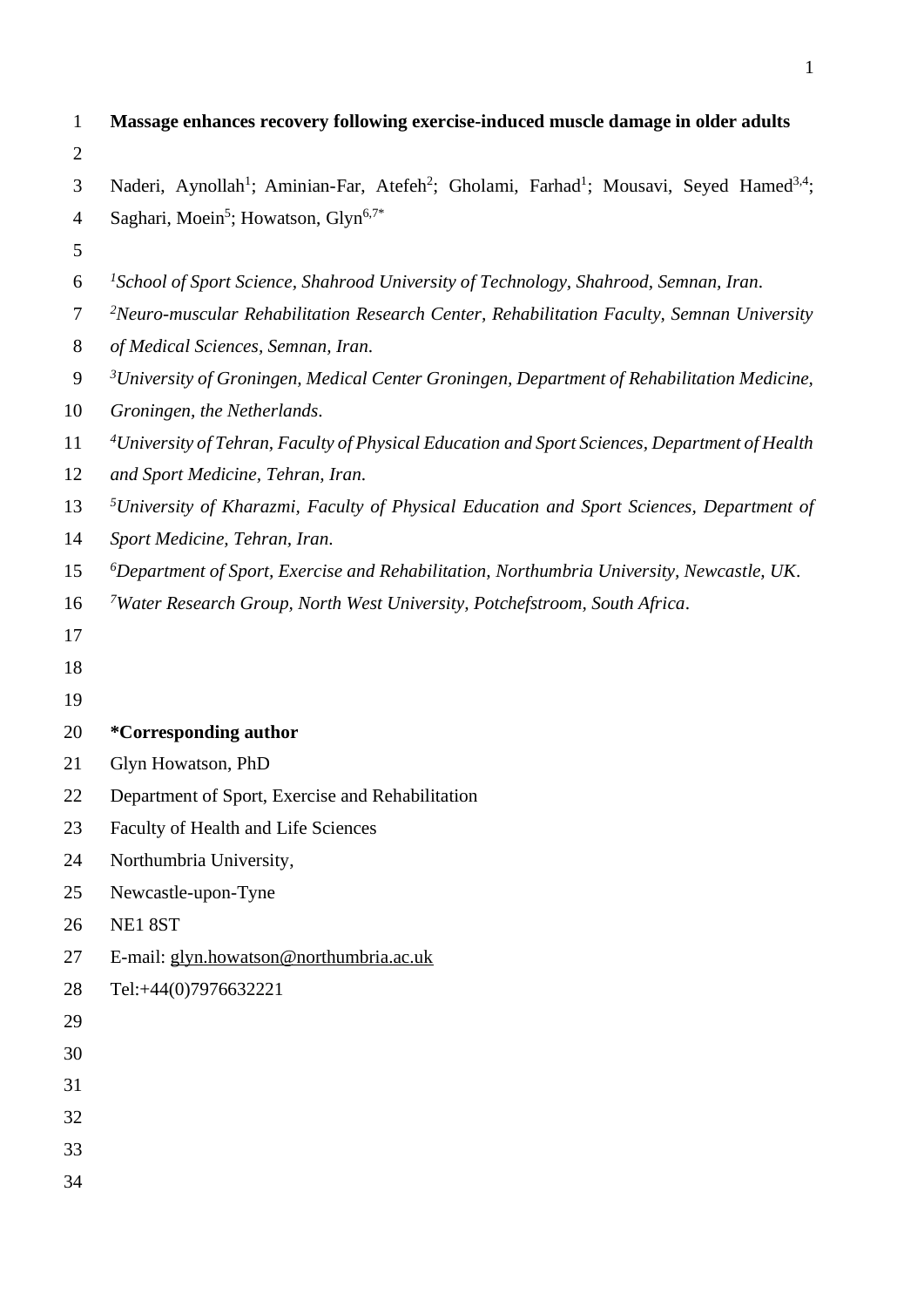- **AYNOLLAH NADERI** (ORCID ID: 0000-0003-4765-8953)
- Email: ay.naderi@shahroodut.ac.ir
- **ATEFEH AMINIAN-FAR** (ORCID ID: 0000-0001-6491-3413)
- Email: aminfar83@yahoo.com
- **FARHAD GHOLAMI** (ORCID ID: 0000-0002-9037-2259)
- Email: gholami.farhaad@gmail.com
- **SEYED HAMED MOUSAVI** (ORCID ID: 0000-0003-2906-2101)
- Email: musavihamed@yahoo.com
- **MOEIN SAGHARI** (ORCID ID: 0000-0003-4535-5318)
- Email: moein.saghari@yahoo.com
- **GLYN HOWATSON** (ORCID ID: 0000-0001-8494-2043)
- Email: glyn.howatson@northumbria.ac.uk
- 
- 
- 

# **Acknowledgments**

- The authors would like to thank the participants and laboratory staff for their helpful suggestions and support for making the study possible.
- **Conflict of interest**
- The authors report no conflict of interest.
-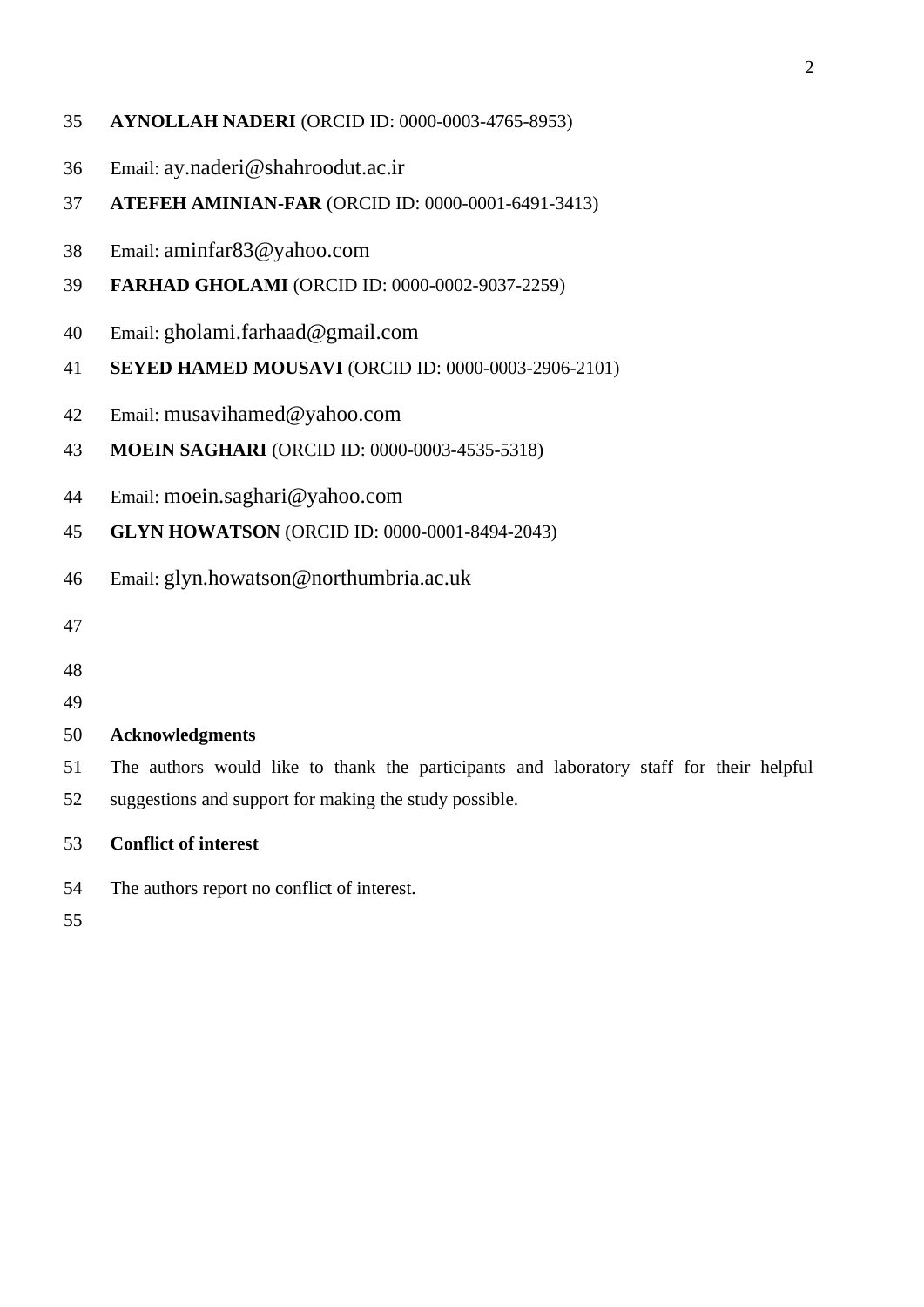#### **Abstract**

 To examine efficacy of cold-water immersion (CWI) and massage as recovery techniques on joint position sense, balance, and fear of falling following exercise-induced muscle damage in older adults. Seventy-eight older men and women performed a single bout of strength training on the calf muscles (3 exercises with 4 sets of 10 reps with 75% of 1RM) to induce muscle damage. After the damaging exercise, participants received either a 15-min massage on calf 62 muscles, or a CWI of the lower limb in cold water  $(15\pm1^{\circ}C)$  for 15 min, or passive rest. Interventions were applied immediately after the exercise protocol and at 24, 48, and 72 hours post-exercise. Muscle pain, calf muscle strength, joint position sense, dynamic balance, postural sway and fear of falling were measured at each time point. Repeated application of massage after EIMD relieved muscle pain, attenuated the loss of muscle strength and joint position senses, reduce balance impairments and fear of falling in older adults (p≤0.05). However, repeated applications of CWI, despite relieving muscle pain (p≤0.05), did not attenuate the loss of muscle strength, joint position senses, balance impairments, and fear of falling. CWI had only some modest effects on muscle pain, but massage attenuated EIMD symptoms and the related impairments in muscle strength, joint position sense, balance, and postural sway in untrained older individuals. Therefore, older exercisers who plan to participate in strength training can benefit from massage for recovery from muscle damage indices and balance to decrease falling risk during the days following strength training.

 **Key Words**: delayed onset muscle soreness; cold water immersion; muscle strength; joint position sense; proprioception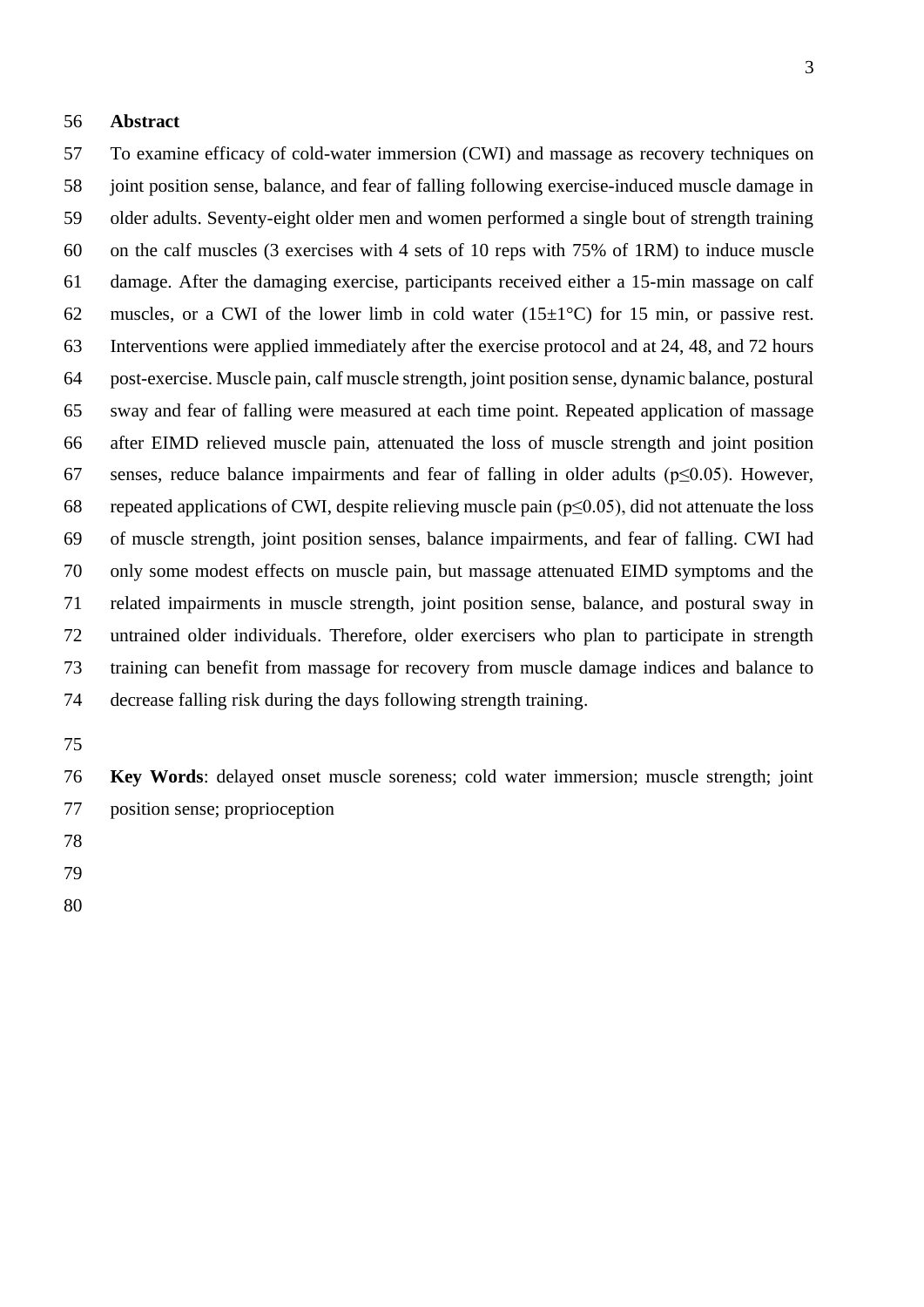#### 81 **Introduction**

82 Reductions in muscle mass and strength are a common feature of ageing; <sup>1</sup> these 83 changeable factors are more prominent in the leg muscles than other muscles groups and hence 84 play a significant role in the increased risk of falling. <sup>2</sup> Previous work has suggested that after 85 the age of 65 years, muscle mass and strength decrease by 10% and 26%-41% every decade  $86$  thereafter.<sup>3</sup> Of particular concern is that there is a four-fold increase in the risk of falling from 87 muscle weakness and atrophy.  $1, 4, 5$  Accordingly, strength training is usually used and advocated 88 to attenuate, and even reverse, the debilitating effects of ageing on muscle characteristics and 89 the accompanying motor function to prevent falling during locomotion.  $6-8$  However, one of the 90 temporary, but somewhat debilitating musculoskeletal outcomes following exercise and 91 physical activity, especially strength training, is the ultra-structural damage to skeletal muscle; 92 known as exercise-induced muscle damage (EIMD).<sup>9</sup>

93 EIMD is associated with the breakdown of contractile and non-contractile proteins and 94 leads to a loss of function and delayed onset muscle soreness (DOMS). The symptoms become 95 evident soon after, and can last for several days post-exercise.<sup>9, 10</sup> The signs and symptoms of 96 EIMD include reduced muscle strength, power, flexibility, joint range of motion, <sup>11, 12 13, 14</sup> and 97 impaired proprioceptive function.<sup>11, 12</sup> Although not widely studied, some studies have 98 examined the pattern of muscle damage following eccentric exercise in older adults and 99 reported conflicting results.<sup>15-18</sup> For example, some studies suggested that older adults 100 experience greater muscle damage  $16$  and dysfunction  $19$  and require a longer time for recovery  $101$  <sup>19</sup> than younger counterparts. However, Lavender and Nosaka<sup>17</sup> suggested that muscle damage 102 is not necessarily greater in older compared to younger adults.<sup>18</sup> Indeed, Lavender and Nosaka 103 <sup>17</sup> showed that younger adults showed larger decreases in function and larger increases in 104 DOMS than older participants.

 Notwithstanding, many older adults have more confounding factors such as inadequate muscle mass, muscle strength, and joint position sense, therefore they are at risk of losing 107 balance and increased fear of falling.  $1, 3.5, 20$  Therefore further decrements in those factors that occur after EIMD are more likely to impair balance and postural control, thereby increasing the risk of falling. In addition, the fear of injury and pain caused by EIMD has been a reported 110 barrier to participating in exercise and physical activities. <sup>21</sup> Thus, recommendations for older adults initiating strength training programs should consider, not only long-term benefits but also the acute effects of different training regimens. Consequently, any intervention that might 113 act as an effective recovery intervention for older adults after strength training that could reduce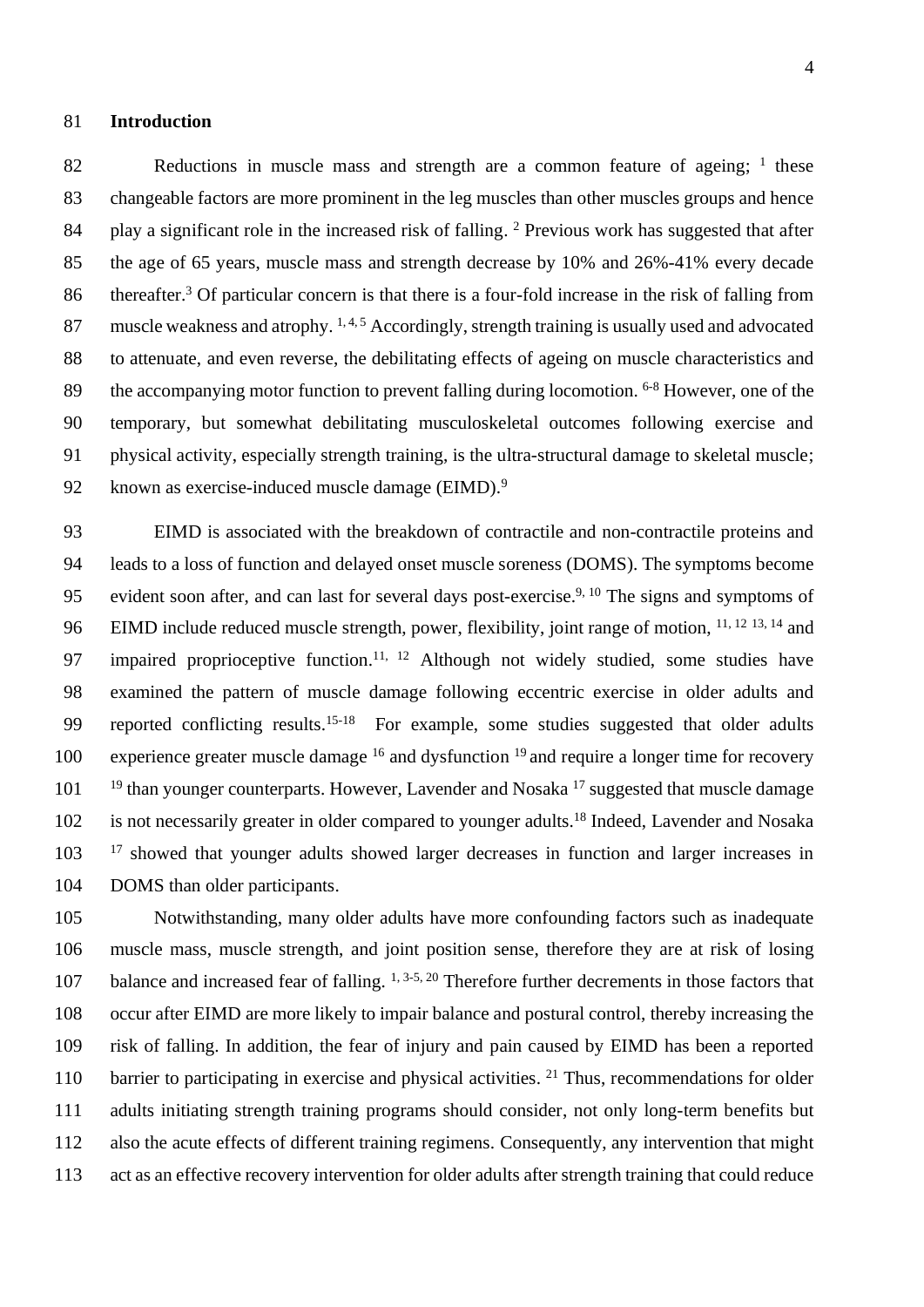the negative effects associated with balance, postural control, muscle strength and joint proprioception and the risk of falling would be welcomed.

 Different recovery techniques have been proposed to help reduce the impairments resulting from EIMD. Beside nutrition strategies, cold-water immersion (CWI) and massage are two of the most commonly used recovery techniques. Some studies have examined the 119 effectiveness of these recovery techniques for muscle strength <sup>12</sup> and joint position sense, <sup>11, 12</sup> but the work almost exclusively focuses on younger athletic and non-athletic populations. It is proposed that cooling, through a reduction in muscle perfusion, can reduce infiltration of 122 inflammatory cells and hence local swelling and oedema.<sup>22</sup> CWI is also proposed to minimize hypoxic secondary tissue damage, reduce pain, and ultimately help to accelerate recovery of 124 muscle strength and power.<sup>23-25</sup> Massage is also purported to reduce impairments from 125 strenuous exercise,  $12, 26-28$  where positive observations have been attributed to removing accumulated extracellular fluid from affected muscles and hence a reduction in swelling and pain, although this remains to be demonstrated. As such, massage might facilitate recovery after damaging exercise and help to improve muscle strength, proprioceptive, and physical 129 performance.<sup>26, 28</sup> For example, applying 30-minute manual massage immediately after EIMD 130 reduced perceived soreness and declines in muscle strength and jump performance<sup>28</sup>. In 131 addition, Shin and Sung  $^{12}$  suggested a 15-minute massage on the gastrocnemius after EIMD can improve muscle strength and proprioception in young participants. However, there is currently no research that has examined the efficacy of these simple recovery strategies on reducing impairments from strenuous exercise in older adults, and more specifically, on muscular strength, joint position sense, balance, and risk of falling.

 Due to the fact that impaired lower extremity muscular strength and joint position sense 137 are factors that can contribute to impaired balance and risk of falling  $1, 4, 20$ , research into these strategies could contribute to the evidence to support athletes, coaches and the therapist's knowledge to address issues relating to EIMD. Consequently, this study aimed to examine whether CWI or massage after strength training can be used as an effective recovery method and reduce the symptoms of EIMD, namely decrements in muscle strength and joint position sense, balance, and risk of falling in the older adults. We hypothesized that CWI and massage after EIMD would be more effective than passive recovery for alleviating the symptoms of EIMD by reducing the decrements in muscle strength, and joint position sense, and reduce the imbalance and risk of falling after a session of strength training for older adults.

- 
-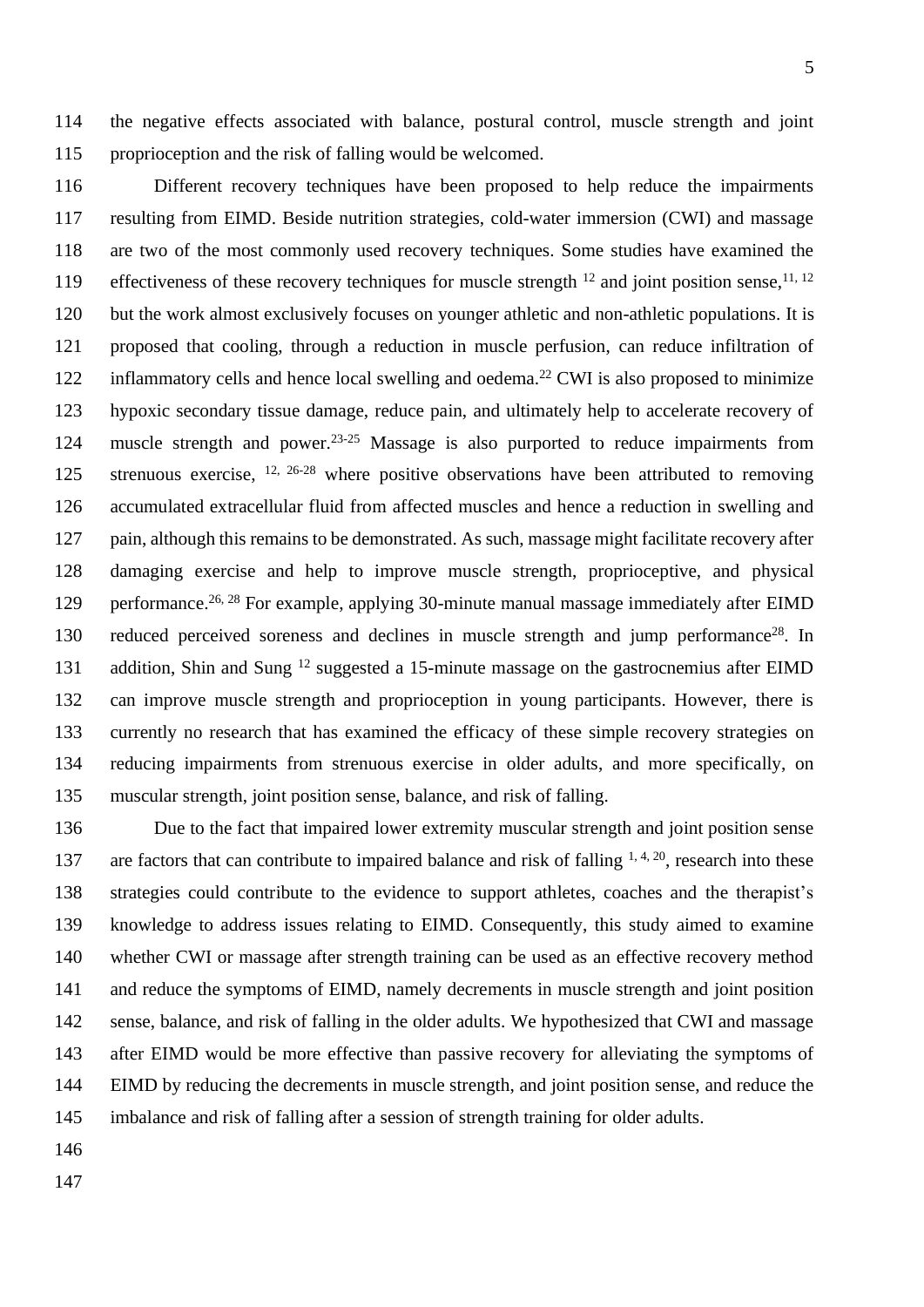#### **Materials and methods**

#### *Participants*

 Seventy-eight untrained healthy older adults ≥ 60 years old (age; 66±3 year, height; 1.68±0.05 m, mass; 78.8±5.7 kg), who had planned to start strength training, volunteered to 152 participate in this study. Inclusion criteria were age  $\geq 60$ , ability to perform the physical activity 153 safely as assessed by the Physical-Activity Readiness Questionnaire; PAR-Q, <sup>29</sup> and had physician approval before participation. Exclusion criteria were that volunteers had not participated in structured strength training and/or other physical activities that involve strength training for at least 12 months preceding the study, a history of lower extremity injuries and surgeries or chronic pain, unstable cardiovascular disease, psychiatric, neurological, and/or inflammatory diseases. Also, participants were asked to refrain from any additional exercise or treatments as well as the use of supplements, any medications, caffeine, nicotine or alcohol from 72 h before baseline assessments to final evaluation. The study was approved by the Institutional Review Board and performed in accordance with the Declaration of Helsinki. All participant provided written, informed consent prior to participation.

#### *Study procedure*

 This was a prospective, double-blinded parallel-grouprandomized controlled trialwith repeated measures at baseline, 24h, 48h, and 72 h follow-up. Thetrial was registered with the UMIN- ICDR Clinical Trial (UMIN000036948). The chief investigator and a physician visited all the volunteers for initial screening, but were not involved in data collection and were blinded to the allocation of participants in each experimental condition. An independent, blinded colleague made a random allocation sequence using a computer-generated sequence (Random Allocation Software 2.0) to block-randomize participants to three groups of massage, cold water immersion (CWI), and passive recovery (allocation ratio 1:1:1). Group allocations were concealed from the researcher enrolling and assessing participants in sequentially numbered, opaque, sealed envelopes. The envelope number was noted by an independent researcher. Corresponding envelopes were opened by a research assistant (FG) after an enrolled participant completed all baseline assessments in order to allocate the intervention. The participants then attended the laboratory for baseline measurements. A laboratory specialist, not directly involved in the study and blinded to the interventions, performed the clinical assessments. On the following day, they performed the strength exercise protocol designed to induce muscle damage that incorporated standing calf raising with dumbbell and standing and seated calf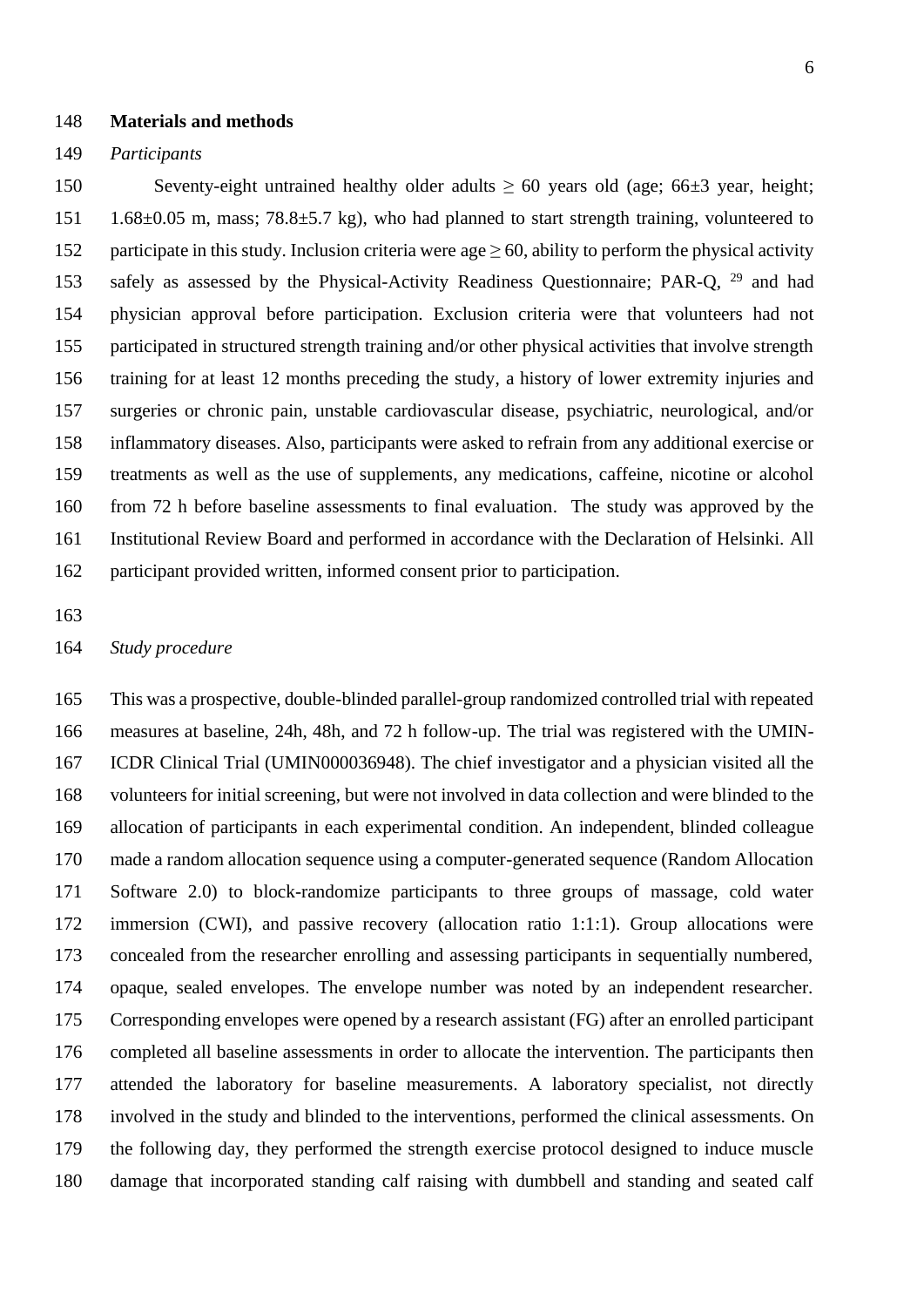raising with a weight machine. Then massage group received 15 minutes of standardized massage on the gastrocnemius muscle area; the CWI group received the intervention at a 183 temperature of  $15\pm1\degree C$  for 15 minutes; the passive group received no treatment and underwent a passive recovery for 15 minutes. Participants were instructed not to reveal or discuss the intervention with the evaluator and were unaware of the intervention provided to other participants. All measurements and interventions were replicated 24, 48 and 72 hours after the exercise intervention; each set of assessment measures took approximately 40-50 mins to administer. The order of measurements and interventions was such that the measurements were followed by interventions. Finally, analyses were completed by a data analyst that was blinded to the group allocation. The experimental procedure is summarized in Figure 1.

# **(INSERT FIGURE 1 ABOUT HERE)**

# *Exercise protocol*

 Three weeks before baseline assessments, a 10-repetition maximum (10-RM) lift was determined for each of the three exercises including; standing calf raising with dumbbell, standing calf rising with machine, and seated calf rising with machine. This was used to 197 calculate predicted 1RM using the Wathen prediction equation.<sup>30</sup> The 10-RM represents the heaviest weight that an individual can successfully lift 10 times for a given exercise. If there were more than 10 successive repetitions, the participants would rest for a 15 minute before attempting the exercise with a heavier mass.

 The main exercise protocol was preceded by a 5-min warm-up, including brisk walking 202 on a treadmill followed by 12 repetitions of calf exercise at 50% of the predicted 1RM. After 2 minutes rest, the participants performed supervised exercise with moderate intensity (75% of 1RM). The intensity was based on recommendations (60 to 85% of 1RM) for older adults to 205 increase muscle mass and strength.<sup>31</sup> The training session consisted of four sets of 10 reps of each exercise that represented a total volume of 120 repetitions. A 120 s rest interval was applied between sets. Rate of perceived exertion was assessed using 6-20 version of the Borg 208 scale, where 6 means "no exertion at all" and 20 means "maximal exertion".<sup>32</sup> Participants were asked to verbally rate their exertion within 5 minutes upon exercise session, with particular reference to their perceived exertion at the moment right before the end of the exercise.

*Laboratory measurements*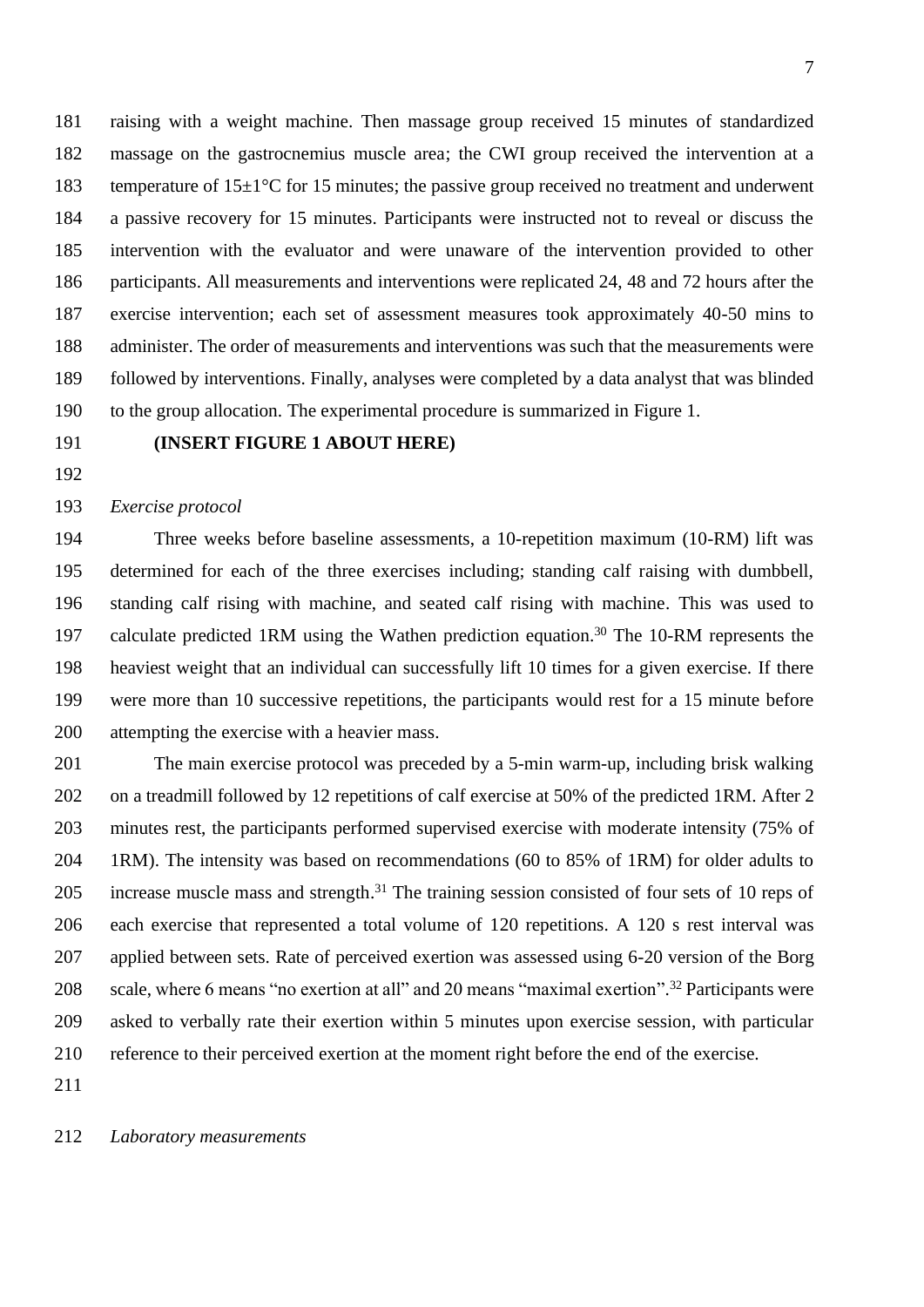Perceived muscle soreness: Participants rated their perceived muscle soreness on a 10-cm visual analog scale, with 0 indicating no pain and 10 indicating extreme pain. Participants indicated their muscle pain during application of a 5-kg pressure by an algometer probe (Algometer 216 Commander; J Tech Medical Industries Inc, Midvale, UT) with a  $1.0\text{-cm}^2$  area on the midline of the calf muscles, approximately 1/4 of the distance from the popliteus cavity to the calcaneal tubercle in the prone lying position. This method has been used successfully in previous studies 219 to monitor changes in perceptions of pain following exercise.<sup>33</sup> 

- Fear of falling: Falls Efficacy Scale International (FES-I) is a 16-item self-report questionnaire 222 providing information on level of concern about falls for a range of daily living activities.<sup>34</sup> 223 Participants were asked to rate on a four-point Likert scale  $(1 = not at all; to 4 = very concerned)$  their concerns about the possibility of falling when performing these activities "how concerned you are about the possibility of falling". Total score ranges from 16 to 64 points; higher values indicate less fall-related self-efficacy. Good validity and reliability were reported for FES-I in 227 the older adults population.<sup>34</sup>
- 

 Balance: We used Timed Up and Go (TUG) test as a measure of dynamic balance. The TUG measures the total time (seconds) that a participant takes to rise from a chair, walk 3-m at a fast 231 pace, turn around, walk back to the chair and sit down. Good reliability (inter-rater ICC =  $0.99$ ) 232 and intra-rater ICC=0.99) and validity ( $r=0.72$ ) were reported for TUG test. <sup>35</sup> Static balance was measured by center of pressure (COP) oscillations using a force platform (Kistler type 9284, Kistler Instrumente AG, Winterthur, Switzerland). The participants stood barefoot with their heels aligned at a reference line under open eyes conditions while focusing on a target placed 2 m ahead and their arms on their sides. COP data were recorded at a rate of 100 Hz for 237 30 seconds. COP data were filtered using a zero-lag, fourth-order low-pass Butterworth filter with a cut-off frequency of 10 Hz (MATLAB R2009b; The MathWorks Inc, Natick, MA, USA). 239 To assess body sway, we used 95% COP confidence ellipse area  $\text{(mm}^2)$ .<sup>36</sup> For this parameter, 240 a good test-retest reliability was reported (ICC=0.79) and coefficient of variation was 16.6%. Three trials were performed; the mean of these trials was calculated as COP sway and used for statistical analysis.

 Joint position sense: An isokinetic dynamometer (Biodex System 4 pro; Biodex Medical 245 Systems Inc, Shirley, New York, USA) was used to evaluate joint position sense (JPS)  $^{33}$ . Participant seated on the chair with calf support, the hip in 90° flexion, the knee in 30° flexion,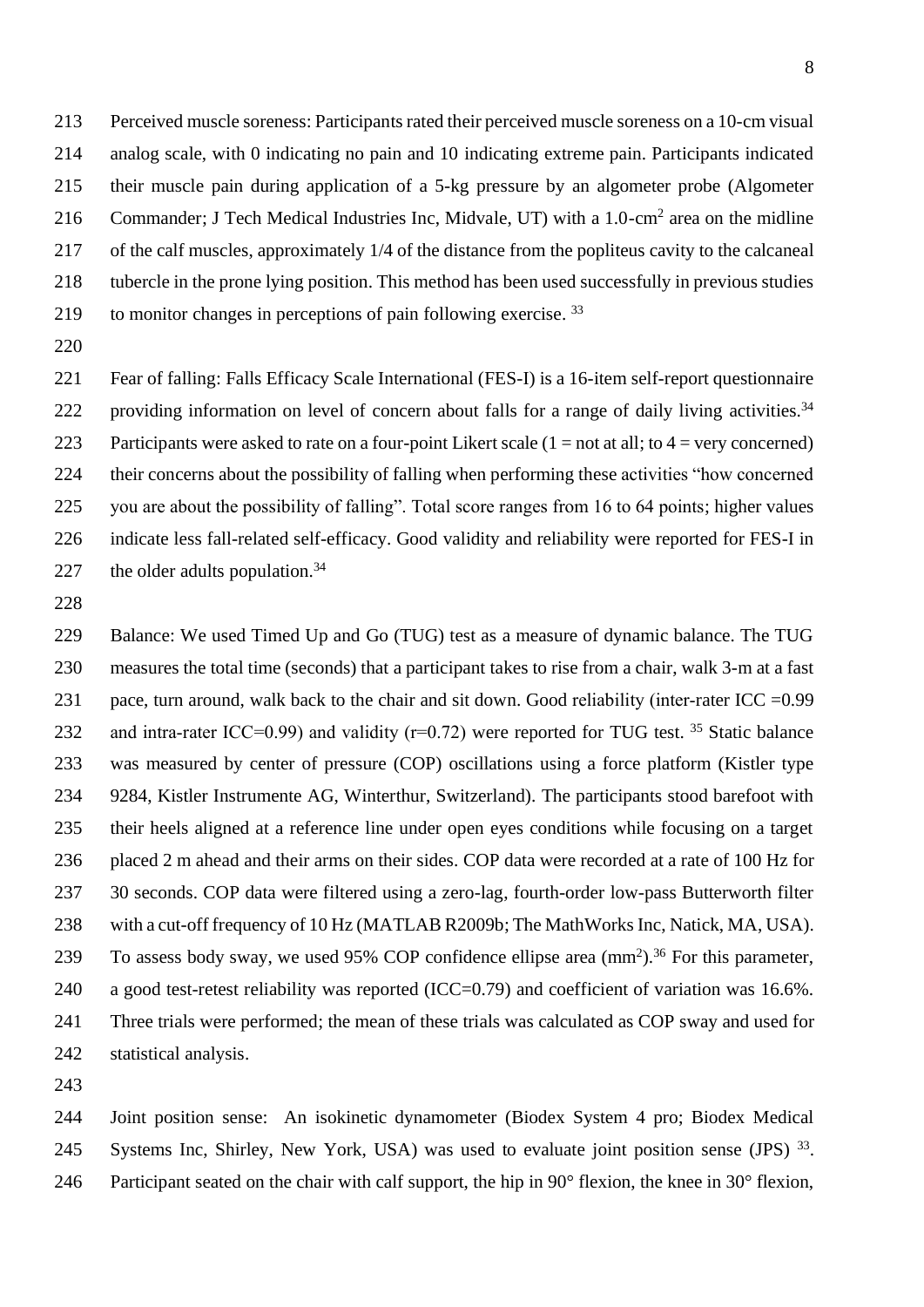247 and talocrural joint in a neutral position  $(0^{\circ})$ . Limb support pad was placed under distal femur of tested limb and secured with a strap. The participant's hands were placed on the armrests. First, the participant ankle joint was passively positioned at a 15° plantar flexion with a  $10^{\circ} \text{·s}^{-1}$  angular speed. Target position was maintained for approximately 10 s to memorize. The participant was then asked to actively reproduce this target angle started from maximal dorsiflexion. Reposition error was defined as the difference between the target angle and the reposition angle. Participants were blindfolded to prevent visual feedback influencing test results. Three trials were performed and the mean of these trials, as a repositioning error, was 255 used for statistical analysis. The dynamometer was considered a reliable (ICC =  $0.99$ ) and valid 256 (ICC = 0.99) instrument for the measurement of angular position and peak torque.<sup>37</sup>

 Muscle strength: To evaluate calf muscle strength, participants were positioned in the same manner in the aforementioned dynamometer. Prior to testing, the participants performed 3 submaximal contractions to become familiar with the isokinetic device. The maximal voluntary 261 force was measured during a set of 3 isokinetic concentric contractions at  $60^{\circ}$  s<sup>-1</sup> with 120 s rest between contractions This velocity was chosen because it approximates the average ankle 263 joint velocity during walking.<sup>38</sup> A neutral ankle position of  $0^{\circ}$  (anatomical zero) was used as the starting point and the range of motion was defined as 20° of dorsiflexion to 30° of plantarflexion. Participants received verbal encouragement and visual feedback to reach the maximum torque. The peak torque from the 3 trials was used for data analysis.

*Recovery interventions* 

 All interventions were conducted within 5 minutes of variables being measured (Figure 270 1). CWI was applied at a temperature of  $15\pm1^{\circ}$  C controlled using a glass thermometer in water 271 for a continuous time period of 15 minutes.<sup>39, 40</sup> During the immersion, participants sat on the chair immersing their lower legs (to the level of the knee) in the cold water; ice was added to the water if necessary. Participants were also asked to do circular movements with their legs every 2 minutes to prevent the formation of a warmer border layer around their skin.

 Participants in the massage group received a 15-minutes standardized massage on the calf 276 muscles area immediately after exercise protocol.  $12, 41, 42$  The same massage therapist, with five years' experience, performed the massage protocols. Western massage techniques such as 278 effleurage, petrissage, and vibration were used.<sup>42, 43</sup> Each participant began massage protocol with 4 minutes of effleurage techniques including light stroking with the palm around the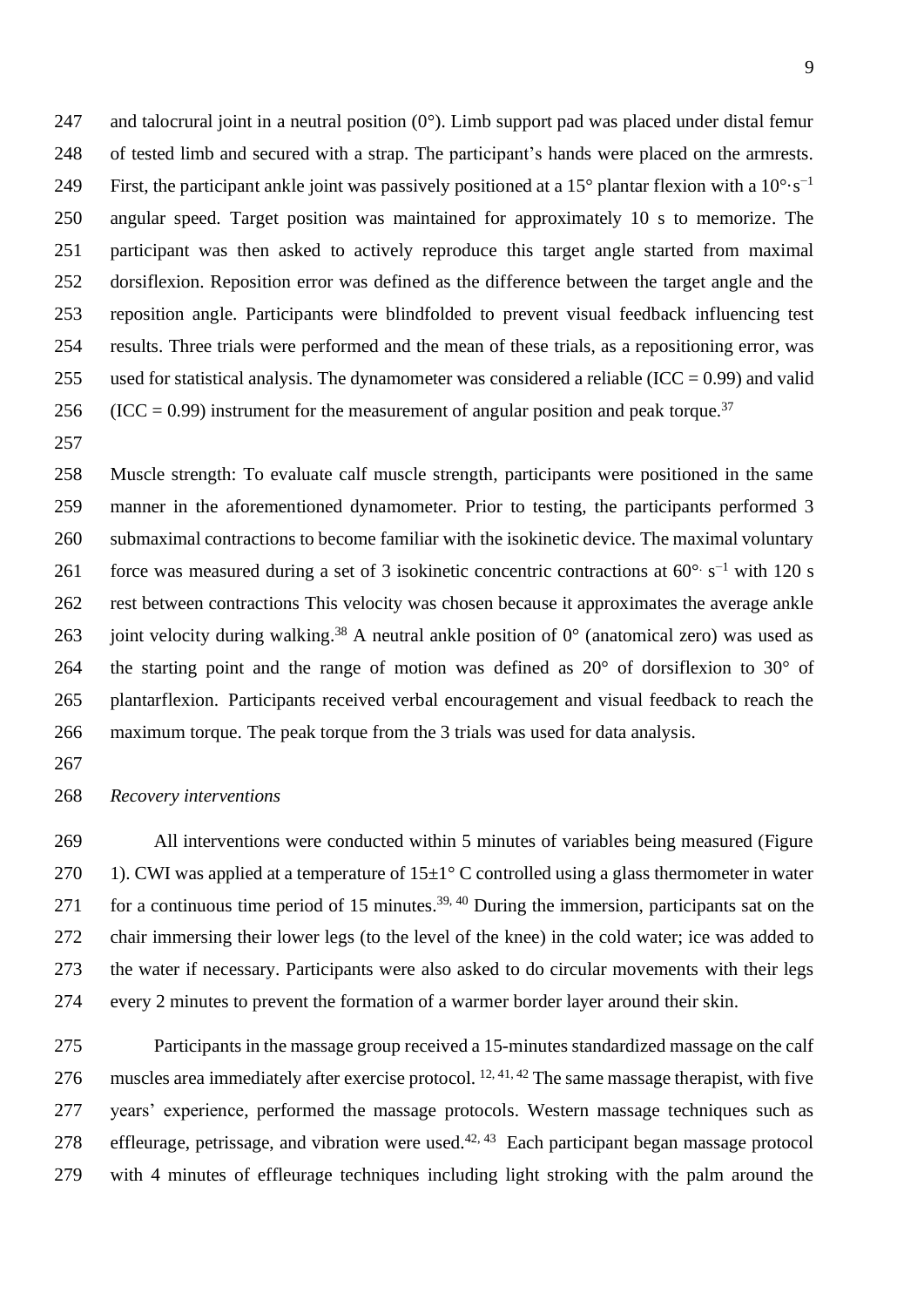popliteal cavity, Achilles tendon, and over the calf muscles. Then, participants received 6 minutes petrissage techniques including kneading, circular two-handed lifting, and pressing of the calf muscles. Between the petrissage techniques, a 2-minute vibration was added and then finished with a 3-minute effleurage over the calf muscles. Participants in passive recovery group remained seated for 15 minutes and refrained from performing any additional exercises or stretches.

### *Statistical analysis*

 *A priori* power analysis with ANOVA repeated measures, within and between 289 interactions (groups=3, assessment times  $=$  4, and correlation among repeated measures  $=$  0.5) 290 was performed to determine appropriate sample sizes using  $G^*$  Power (version 3.1.2). With an 291 effect size (f) of 0.18, a 2-tailed significance level ( $\alpha$ ) of 0.05, and the desired power (1-β) of 0.90, a sample size of 63 with 21 participants in each group was needed. With an expected drop-293 out rate of 20%, we enrolled 26 participants in each group. The effect size  $(f)$  of 0.18 was set 294 to detect 'small' differences.<sup>40</sup> We used SPSS software (version 18; SPSS Inc, Chicago, IL) for the statistical analyses. The Shapiro-Wilk test showed that data were normally distributed. A 3 group (massage, CWI and passive) ×4 time (baseline, 24 h, 48 h, and 72 h) mixed-model ANOVA was used to evaluate the main and interaction effects of variables. Post-hoc Bonferroni paired comparisons were conducted where appropriate. The effect size of the interventions was expressed using partial eta squared ( $np^2$ ), with values of 0.01 to 0.059, 0.06 to 0.139, and  $> 0.14$  represented small, moderate, and large effects, respectively. To better understand the magnitude 301 of between interventions comparisons Cohen's  $d_z$  was calculated with values of  $\leq$  0.19, 0.2-302 0.49, 0.50-0.80, and  $\geq$  0.81 representing trivial, small, medium, and large effects, respectively. The alpha-level was set at 0.05.

#### **Results**

 All three groups were similar regarding age, height, body mass, and BMI after randomization and there was no difference in the training load and baseline measurements 308 between groups (Table 1). Results showed main effects of time (F  $_{1.75}$  = 800, p = 0.001, np<sup>2</sup> = 309 0.92), group (F  $_{1,75} = 13$ , p = 0.001, np<sup>2</sup> = 0.26), and time  $\times$  group interaction (F  $_{1,75} = 7.5$ , p = 310  $0.001$ ,  $np^2 = 0.17$ ) for DOMS. Follow-up comparisons showed that muscle pain was lower in the massage and CWI groups compared with the passive group at 48 h (42.4% versus 49.5%, d  $312 = 1.03$ ,  $P = 0.001$  and 41.4% versus 49.5%,  $d = 1.1$ ,  $P = 0.001$ ; respectively) and 72 h (19.9%)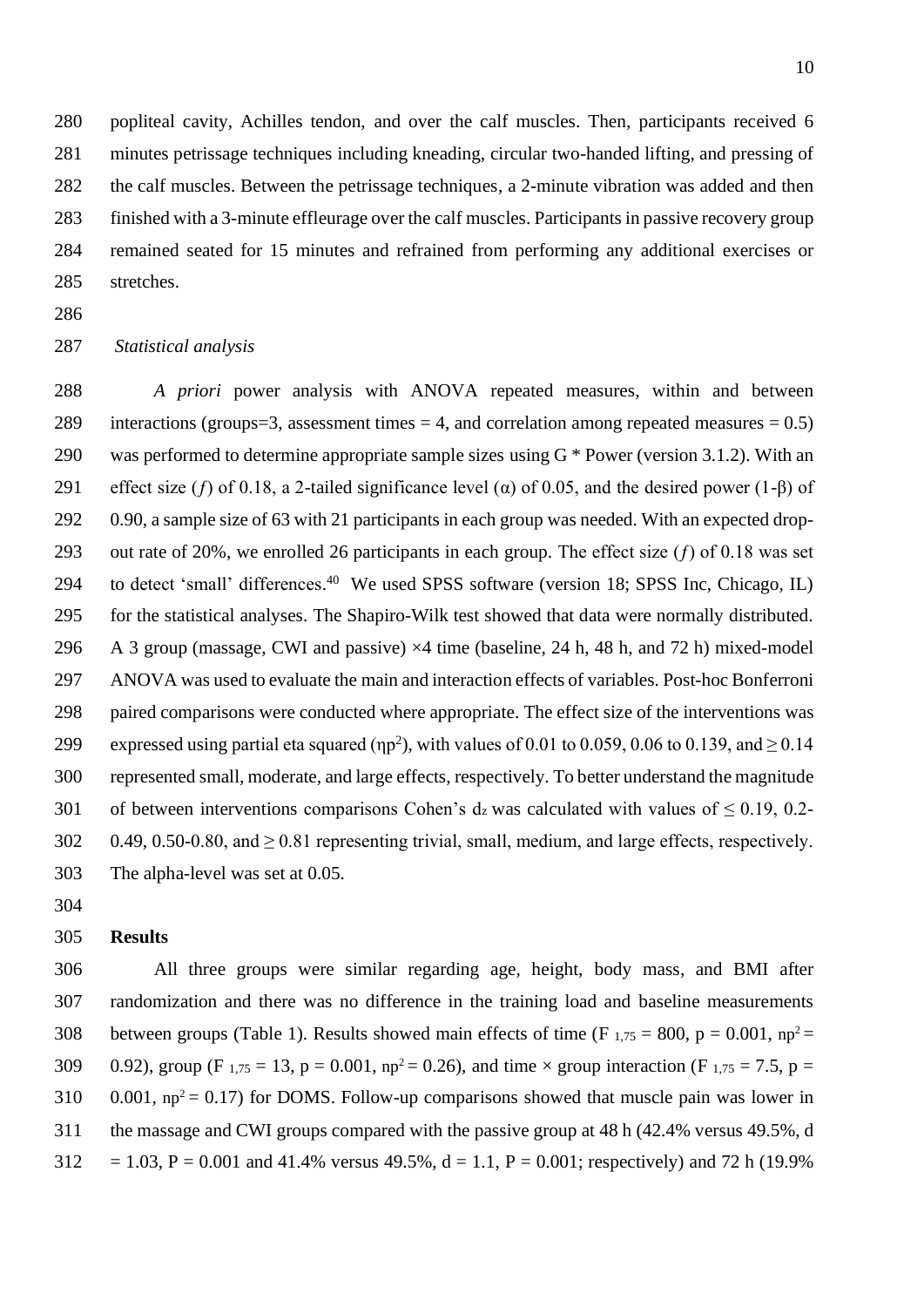313 versus 30.3%,  $d = 1.47$ ,  $P = 0.001$  and 21.6% versus 30.3%,  $d = 1.18$ ,  $P = 0.001$ ; respectively) 314 post-exercise (Figure 2A).

# 315 **(INSERT TABLE 1 ABOUT HERE)**

316

For fear of falling, there were main effects of time  $(F_{1,75} = 128.5; P = 0.001; np^2 = 0.63)$ 318 and group (F<sub>1,75</sub> = 8.9;  $P = 0.001$ ;  $np^2 = 0.19$ ) and time  $\times$  group interactions (F<sub>1,75</sub> = 3.2;  $P =$ 319  $0.01$ ; np<sup>2</sup> = 0.08). Follow-up comparisons showed that fear of falling was higher in the passive 320 group than the massage group at 24 h (18.2% versus 10.8%,  $d = 1.12$ ,  $P = 0.001$ ) and at 48 h 321 (26.6% versus 24.1%,  $d = 0.83$ ,  $P = 0.01$ ). Also, fear of falling was higher in the passive group 322 than the massage and CWI groups at 72 h (14.5% versus 5.2%,  $d = 1.37$ ,  $P = 0.001$  and 14.5% 323 versus  $4.8\%$ ,  $d = 0.81$ ,  $P = 0.01$ , respectively) after the exercise protocol (Figure 2B).

324

There were main effects of time  $(F_{1,75} = 399.8; P = 0.001; np^2 = 0.84)$  and time  $\times$  group 326 interactions (F<sub>1,75</sub> = 15.7;  $P = 0.001$ ;  $np^2 = 0.29$ ) for 95% COP confidence ellipse area. Follow-327 up comparisons showed that the sway area of COP was higher in the passive group than the 328 massage group at 48 h (44.96 % versus 49.7%, d = 0.65, *P* = 0.04) and 72 h (42.3% versus 329 18.3%,  $d = 0.74$ ,  $P = 0.02$ ) after exercise protocol (Figure 2C). For TUG, there were main 330 effects of time (F  $_{1,75}$  = 346.8; *P* = 0.001; np<sup>2</sup> = 0.82) and group (F  $_{1,75}$  = 3.6; *P* = 0.03; np<sup>2</sup> = 331 0.09) and time  $\times$  group interactions (F<sub>1,75</sub> = 5.2; *P* = 0.004; np<sup>2</sup> = 0.12). Follow-up comparisons 332 showed that the mean time score on the TUG test was higher in the passive group than the 333 massage and CWI group at 48 h (18.2% versus  $12.8\%$ ,  $d = 0.88$ ,  $P = 0.01$  and 18.2% versus 334 13.9%,  $d = 0.80$ ,  $P = 0.01$ ; respectively). However, at 24 h (13.6% versus 8.1%,  $d = 0.84$ ,  $P =$ 335 0.01 and 72 h (5.5% versus 1.0%,  $d = 0.68$ ,  $P = 0.01$ ), it was only significant between passive 336 group and massage group (Figure 2D).

337 Regarding ankle joint position sense, there were main effects of time  $(F_{1,75} = 64.7; P =$ 338 0.001;  $np^2 = 0.46$ ), group (F<sub>1,78</sub> = 5.3;  $P = 0.01$ ;  $np^2 = 0.12$ ), and time  $\times$  group interactions (F<sub>1,78</sub>)  $= 2.2$ ;  $P = 0.04$ ;  $np^2 = 0.06$ ). Follow-up comparisons showed that passive recovery group had 340 higher joint-position error at 24 h (40.0% versus 21.7%, d = 0.63, *P* = 0.02), 48 h (80.6 % versus 341 53.7%, d = 0.79, *P* = 0.01) and at 72 h (56.4% versus 29.1%, d = 0.74, *P* = 0.02) than massage 342 group after the exercise. In addition, joint-position error was also higher for CWI participants 343 than massage group at 24 h (45.3% versus 21.7%,  $d = 0.73$ ,  $P = 0.04$ ) and at 72 h (50.1% versus 344  $29.1\%$ ,  $d = 0.72$ ,  $P = 0.03$ ) (Figure 2E). For muscle strength at  $60^{\circ} \text{ s}^{-1}$ , there were significant 345 main effects of time (F<sub>1,78</sub> = 89.5;  $P = 0.001$ ;  $np^2 = 0.54$ ) and time  $\times$  group interactions (F<sub>1,78</sub> =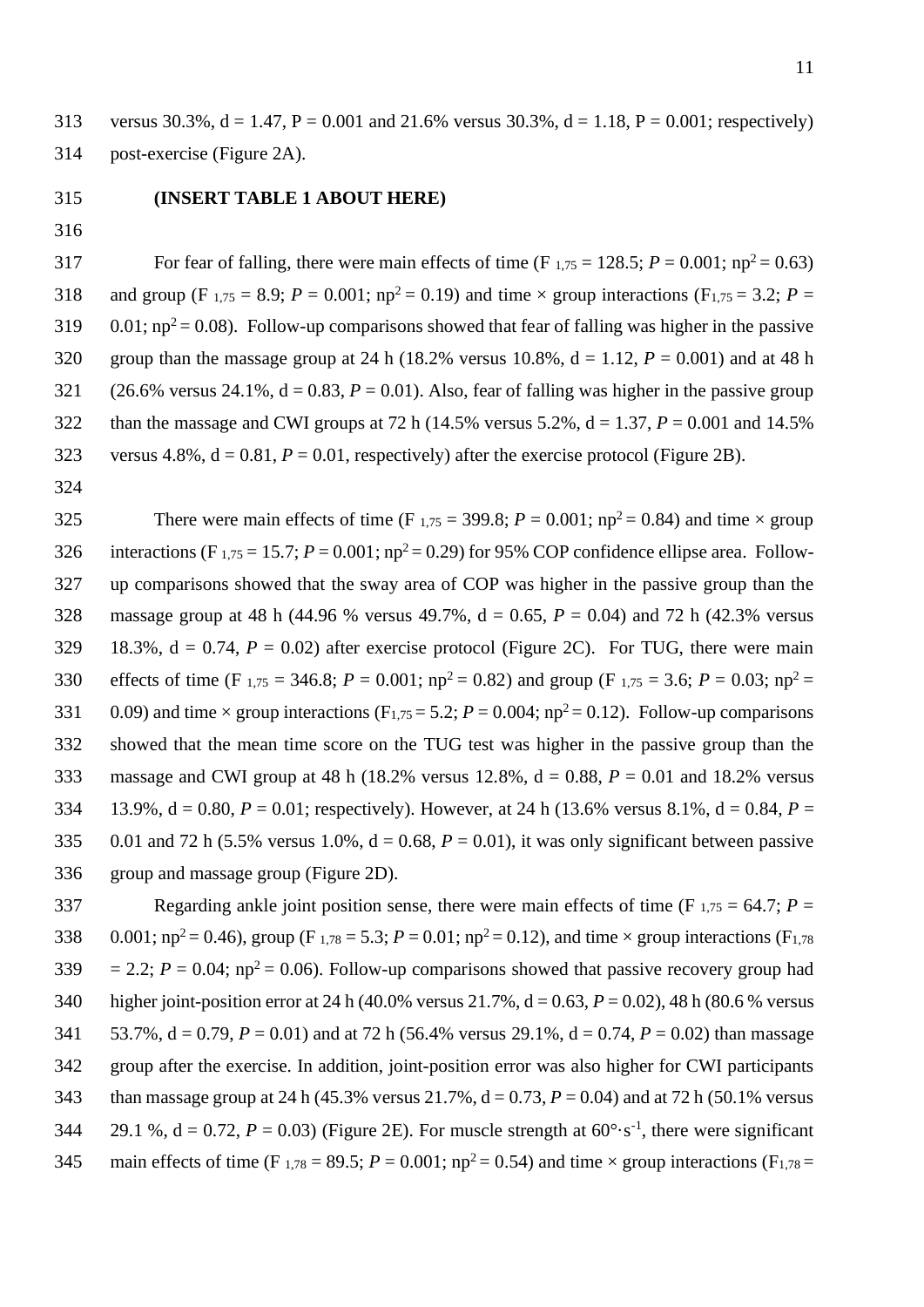346  $=$  3.5;  $P = 0.01$ ; np<sup>2</sup> = 0.08). Follow-up comparisons for muscle strength showed that it was lower 347 in the passive recovery than massage group at 48 h (36.1% versus 18.7%,  $d = 0.74$ ,  $P = 0.03$ ) 348 and at 72 h (19.4 % versus  $4.6\%$ ,  $d = 0.71$ ,  $P = 0.04$ ) after eccentric exercise (Figure 2F).

- 
- 

# **(INSERT FIGURE 2 ABOUT HERE)**

# **Discussion**

 The aim of this study was to investigate the effects of massage and CWI on symptoms of EIMD, joint position sense, balance, and fear of falling following a damaging bout of calf muscle strengthening exercise in untrained older adults. Our study showed that muscle strength, joint position sense, and dynamic and static balance reduced and fear of falling increased immediately following a session calf muscle strengthening exercise in untrained older adults. The decreased muscular strength and increased soreness after the exercise protocol showed evidence that the protocol successfully induced muscle damage.

 Proprioceptive input from the mechanoreceptors and fast low-force muscle contractions are required to maintain the center of gravity over the base of support by controlling static 362 sway.<sup>20</sup> Our study showed that 24 h after EIMD there was joint position error, COP sway, and fear of falling for passive recovery group increased 40%, 35.7%, and 18.2%; respectively. The alterations of the proprioceptive afferents could disrupt postural reflexes, impair normal muscle coordination and timing and consequently lead to reduced balance and an increased fear of 366 falling.<sup>20</sup> It has been proposed that after EIMD, the increased muscle stiffness and pain 367 mechanically unload muscle spindles.<sup>44</sup> This can reduce passive discharge rates and lead to a mismatch in the targeted and adapted joint position. It has been suggested that a decrease in the ability to generate force in the lower-extremity muscles causes balance impairments and 370 postural disturbances, risk factors for falling in older people.<sup>2, 4</sup> Therefore, a 21% reduction in plantar flexor muscles strength for passive recovery group 24 h after EIMD has relevance because of the importance of lower extremity muscle strength in joint position sense and balance in older adults. Therefore, reducing these negative effects could reduce the risk of falling and possible injuries that might ensue during daily activities.

 This study results showed that the repeated massage attenuated muscle soreness, loss of proprioception, facilitated the recovery muscle strength, and alleviated the fear of falling, and balance impairments caused by EIMD in older individuals. Despite massage being a very popular intervention to help support exercise recovery, there is limited evidence for its use. However, in support of our data, a systematic review and meta-analysis suggested that massage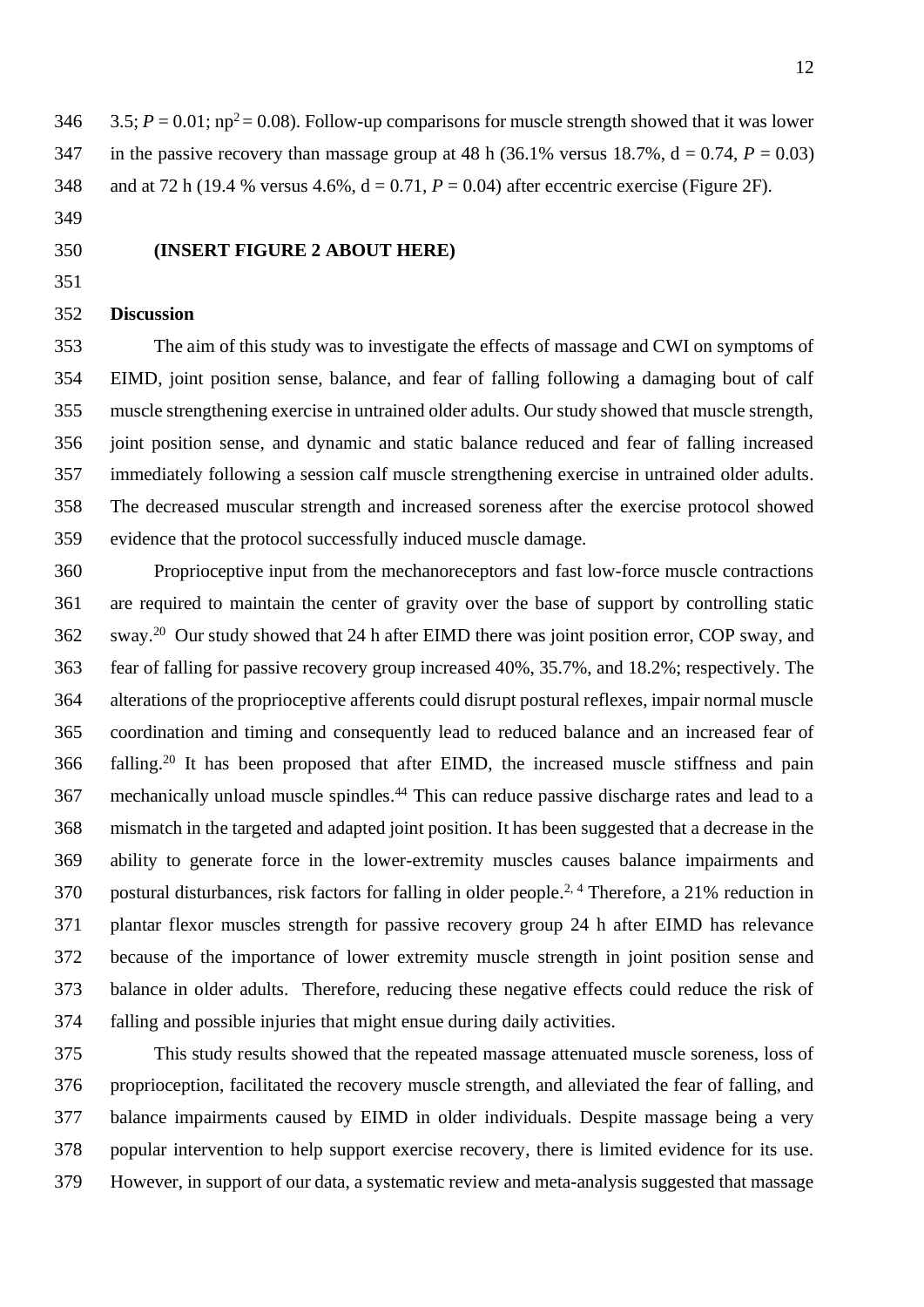after strenuous exercise could be effective for alleviating DOMS and improving muscle 381 performance.<sup>42</sup> In addition, Kargarfard, Lam, Shariat, Shaw, Shaw and Tamrin<sup>26</sup> showed that a 30-min post-exercise massage increased perceived recovery, lowered soreness, and improved knee torque and vertical jump performance. In addition, some other findings demonstrate that massage for EIMD can improve ankle proprioceptive accuracy and muscle strength because of 385 changes in the structural properties in superficial layer of the gastrocnemius.<sup>12</sup> Conversely, 386 Zainuddin, Newton, Sacco and Nosaka<sup>41</sup> did not report any therapeutic effect of massage on the loss of muscle strength after EIMD, despite reducing muscle pain. The timing, duration, frequency, and type of message could have an important role in determining its effectiveness.<sup>43</sup> In the current study, we evaluated the effect of a 15- min repeat-bout massage protocol on the 390 gastrocnemius muscle, while Zainuddin, Newton, Sacco and Nosaka<sup>41</sup> evaluated a single bout of 10- min massage on arm muscles. The longer duration and greater frequency of massage might explain the positive findings in the current study. Massage has been suggested to provide exercise-induced pain relief by reducing interstitial inflammatory mediators, edema, and muscle tension.<sup>26, 27</sup> Neural changes purportedly caused by massage are also believed to reduce 395 muscular tension and the potential for spasm and pain.<sup>45</sup> The mechanical action of massage have been proposed to help restore the normal muscle fiber organization of the gastrocnemius, 397 facilitate muscle function recovery, and improve muscle strength,  $^{12}$  but the evidence to support 398 this idea is not present. Massage might increase muscle compliance (less muscle stiffness)<sup>27</sup> and thereby improve the capacity of the musculotendinous unit to store elastic energy over a 400 longer period, <sup>46</sup> which can improve physical performance of our study participants. In addition, decreased muscle stiffness after massage might alter the responses of proprioceptive receptors 402 such as muscle spindles, and thus the joint position sense.<sup>12</sup> Pain relief and nociceptor activation after massage<sup>12, 45</sup> might promote communication from afferent receptors in the connective tissue and enhance the ankle joint proprioception. We speculate that these massage-mediated positive effects facilitate the recovery of post-exercise muscle strength and ankle joint proprioception thereby improving balance and postural control.

 Regeneration of damaged muscle tissue can be affected by inflammatory responses to 408 exercise.<sup>47</sup> It was hypothesized that the application of CWI could be beneficial for the recovery 409 process through reducing and/or optimizing the swelling and inflammatory response.<sup>22</sup> However, in the current study repeated applications of CWI, despite relieving muscle pain, did not attenuate the loss of muscle strength, joint position senses, balance impairments, and fear of falling. This result is consistent with results from young athletes that showed CWI can only 413 attenuate muscle pain and does not have an effect on the other measured variables.<sup>25, 39, 40</sup>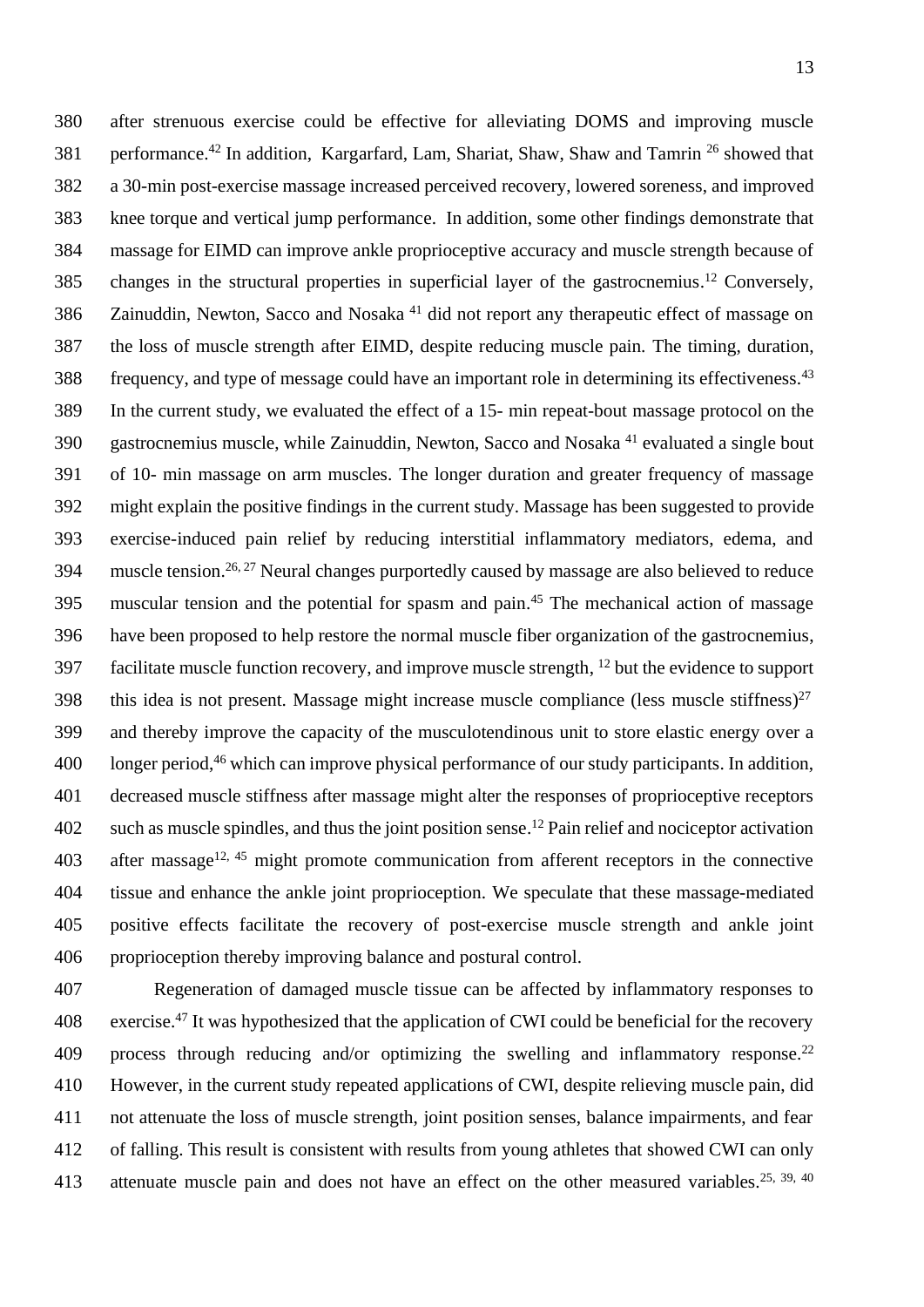However, some studies have shown that CWI can accelerate recovery of strength loss after 415 EIMD in younger, more athletic populations,  $2^{3}$ ,  $2^{4}$  which is inconsistent with our results. This discrepancy might be due to the repeated bout effect, whereby skeletal muscle in trained 417 individuals is protected from prior exercise bouts, and hence the damage response is less; <sup>48</sup> conversely the current study examined the responses in untrained older adults that were more likely to experience a greater decrease in muscle strength and joint position sense than younger more athletic volunteers. Speculatively, these might be related to the age differences in muscle cytoskeletal integration or the age-related decrease in the number of motor units resulting in greater force per motor unit in older muscle. For example, there is some limited evidence that showed conditioned mice muscle display a lower proportion of damaged fibers than the 424 unconditioned muscle. <sup>49</sup> However this study was conducted in rodents and it is not clear whether these figures translate to humans.

 This is the first study investigating the effects of CWI on the measures of postural control and recovery from EIMD in older adults. Studies reported that CWI has the potential to diminish DOMS, which has be associated with reduced inflammatory response, oxidative damage, and 430 enzymatic reactions.<sup>39</sup> An increase in hydrostatic pressure could help reduce edema and the 431 formation of hematomas, muscle spasm and pain.<sup>50</sup> In addition, tissue cooling is associated with reduced nerve transmission, which could reduce the release of acetylcholine and possibly 433 stimulate inhibitory surface cells to increase the pain threshold.<sup>51</sup> Lower body CWI can also lead to a clinically relevant reduction in muscle perfusion which is also thought to play a role 435 in the recovery process.<sup>39, 50</sup> Collectively, it can be concluded that CWI is beneficial in alleviating perceptions of muscle pain following EIMD, although there is little other functional benefit for older adults.

## **Limitations**

 There are several limitations in the present study which should be acknowledged. Despite the request and confirmation that participants abstained from any supplements or medications, specific diet information was not collected, therefore recovery from exercise might have been influenced by diet. Although, the free-living nature of these participants provides greater external validity and applicability of the results to a wider population. In addition, participants were provided with a list of supplements and medicines with antioxidant and anti-inflammatory effects, but the compliance to this requirement could not be formally assessed beyond verbal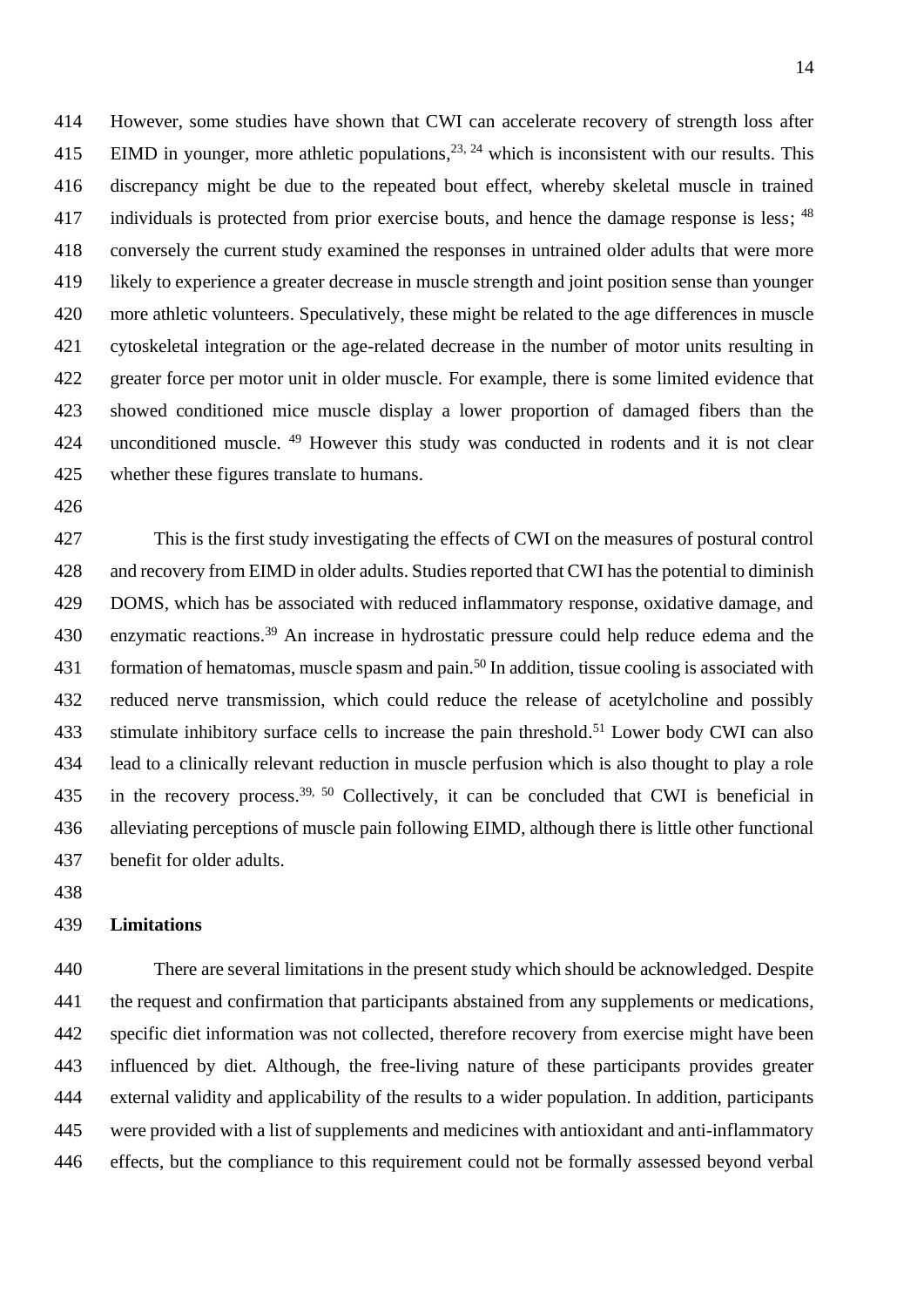confirmation, although non-steroidal anti-inflammatory drugs seem to have little or no effect 448 on EIMD indices.<sup>52</sup> It is possible that a placebo effect occurred during the massage recovery and might explain the superiority of the massage in the alleviation of DOMS when compared to passive and CWI groups. Practically, people expect to have some effects of massage when they receive it, and psychological belief of a positive effect could help recovery. We did not

include a placebo treatment, but sham treatments might be a good inclusion for future work.

# **Future directions**

 Lower extremity proprioceptive input and muscle strength are required to maintain the balance 456 and redact the falling risk, especially in older adults.<sup>20</sup> Moderated mediation of this input could allow further understanding of the mechanisms involved in the increase in postural sway, reduce balance, and increased fear of falling after EIMD in older adults. Moderated mediation can provide a good test of this theory by determining if impaired lower extremity proprioceptive input and muscle strength influence the postural sway, balance, and fear of falling in a predictive way. Likewise a greater understanding of the proposed mechanisms of massage is warranted along with the potential of efficacy of placebo/sham treatments in abating signs and symptoms of EIMD.

#### **Conclusion**

 Untrained older adults, after a session of plantar flexor muscle strength training that results to EIMD, experience decreased muscle strength, joint position sense, balance, and postural control and increased fear of falling. Repeated using of CWI after EIMD has some modest effects on muscle pain and had no effect on muscle strength, joint position sense, balance, and fear of falling. However, massage attenuated EIMD symptoms and the related impairments in muscle strength and joint position sense and be more effective for improving balance, reducing fear of falling in older adults.

# **Perspectives**

 Strength training is systematically used to attenuate and even reverse the debilitating effects of ageing on muscle characteristics and accompanying motor disorders. EIMD is one of the acute and temporary musculoskeletal outcomes following strength training that results in reduced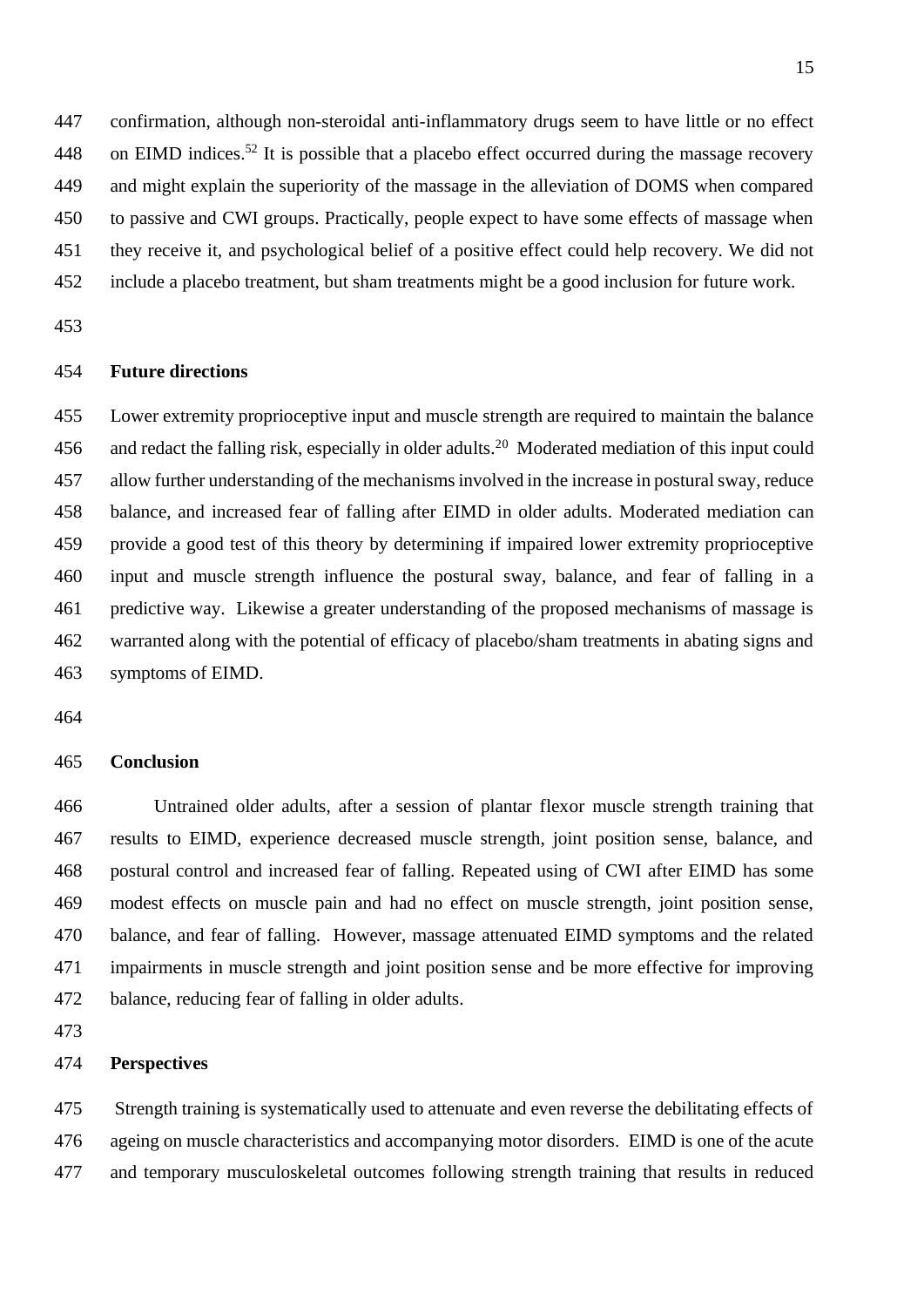478 muscle strength, power, flexibility  $11, 12$  and joint range of motion,  $13$  and impaired proprioceptive 479 function.<sup>11, 12</sup> Since many older adults people have more potentially confounding factors than 480 younger adults,  $2, 5, 20$  they are at greater risk of losing balance and postural control, thereby increasing the risk of falling. Thus, recommendations for older adults initiating strength training programs should consider those acute effects of different training regimens. This study showed that untrained older individuals experience decreased muscle strength, joint position sense, balance, and postural control and increased fear of falling after a session of plantar flexor muscle strength training. Although CWI has some modest effects on muscle pain, massage attenuated EIMD symptoms and the related impairments joint position sense. Thus, this research provides the basis for therapists and other practitioners to use massage, as part of their evidence-based armamentarium to accelerate recovery and critically, reduce exercise-induced balance loss and postural sway following damaging resistance exercise in older adults. Therefore, older exercisers who plan to participate in strength training can benefit from massage for recovery of balance to decrease falling risk during the days following strength training.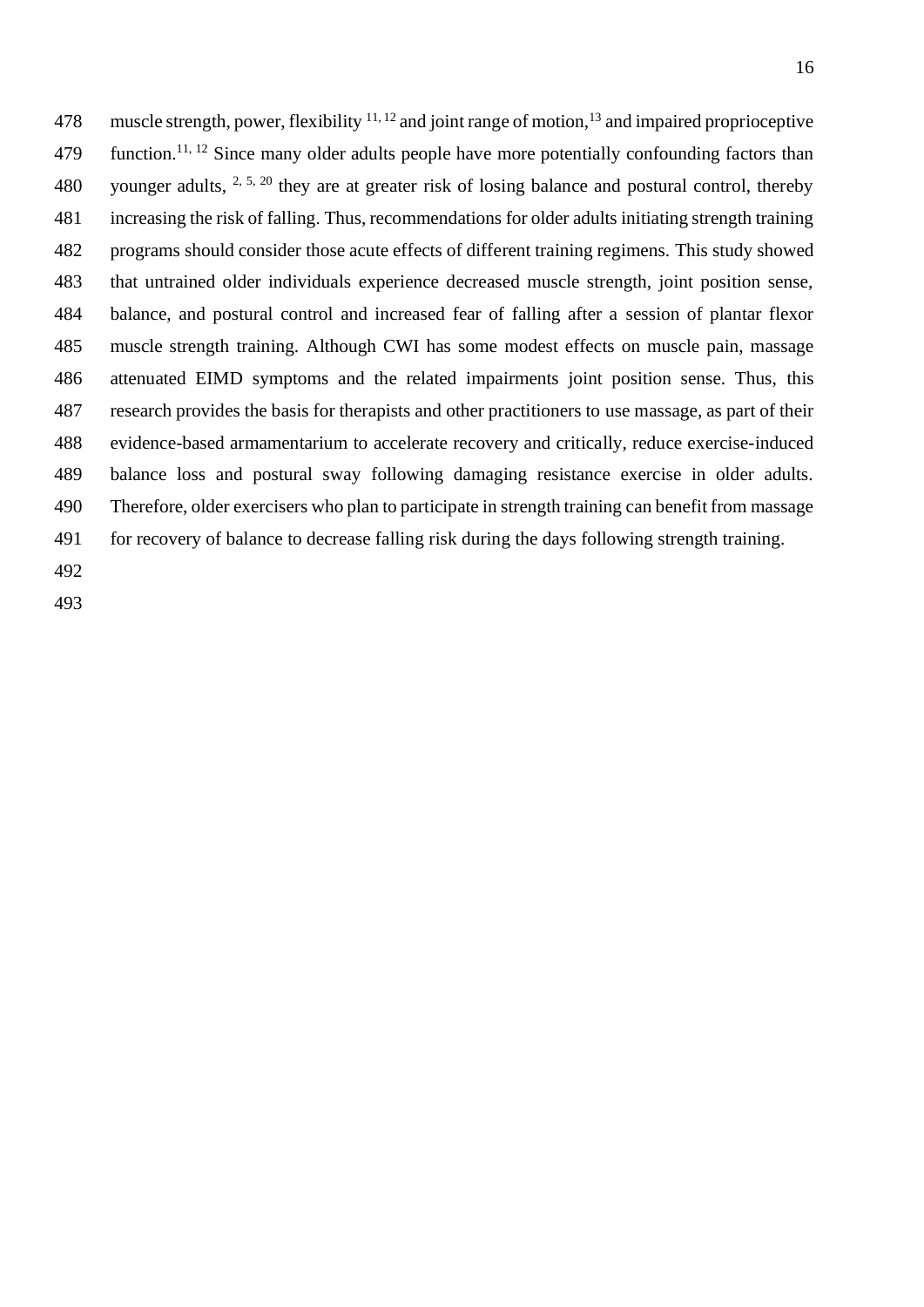#### **References**

 1. Moreland JD, Richardson JA, Goldsmith CH, et al. Muscle weakness and falls in older 496 adults: a systematic review and meta-analysis. J Am Geriatr Soc 2004;52(7):1121-1129.

 2. Bean JF, Leveille SG, Kiely DK, et al. A comparison of leg power and leg strength within the InCHIANTI study: which influences mobility more? J Gerontol A Biol Sci Med Sci. 2003;58(8):M728-M733.

 3. Goodpaster BH, Park SW, Harris TB, et al. The loss of skeletal muscle strength, mass, and quality in older adults: the health, aging and body composition study. J Gerontol A Biol Sci Med Sci. 2006;61(10):1059-1064.

 4. Daubney ME, Culham EG. Lower-extremity muscle force and balance performance in adults aged 65 years and older. Phys Ther 1999;79(12):1177-1185.

 5. Jung H, Yamasaki M. Association of lower extremity range of motion and muscle strength with physical performance of community-dwelling older women. J Physiol Anthropol. 2016;35(1):30.

 6. Avin KG, Hanke TA, Kirk-Sanchez N, et al. Management of falls in community- dwelling older adults: clinical guidance statement from the Academy of Geriatric Physical Therapy of the American Physical Therapy Association. Phys Ther 2015;95(6):815-834.

 7. Cameron K, Schneider E, Childress D, et al. Falls free®: 2015 national falls prevention action plan. Arlington, VA: National Council on Aging 2015.

 8. Parise G, Yarasheski KE. The utility of resistance exercise training and amino acid supplementation for reversing age-associated decrements in muscle protein mass and function.

Current Opinion in Clinical Nutrition & Metabolic Care. 2000;3(6):489-495.

 9. Cheung K, Hume PA, Maxwell L. Delayed onset muscle soreness. Sports Med. 2003;33(2):145-164.

 10. Clarkson PM, Hubal MJ. Exercise-induced muscle damage in humans. Am J Phys Med Rehabil. 2002;81(11):S52-S69.

 11. Vila-Chã C, Riis S, Lund D, et al. Effect of unaccustomed eccentric exercise on proprioception of the knee in weight and non-weight bearing tasks. J Electromyography Kinesiol. 2011;21(1):141-147.

 12. Shin M-S, Sung Y-H. Effects of massage on muscular strength and proprioception after exercise-induced muscle damage. J Strength Cond Res. 2015;29(8):2255-2260.

 13. Kelly S, Beardsley C. Specific and cross-over effects of foam rolling on ankle dorsiflexion range of motion. Int J Sports Phys Ther 2016;11(4):544-551.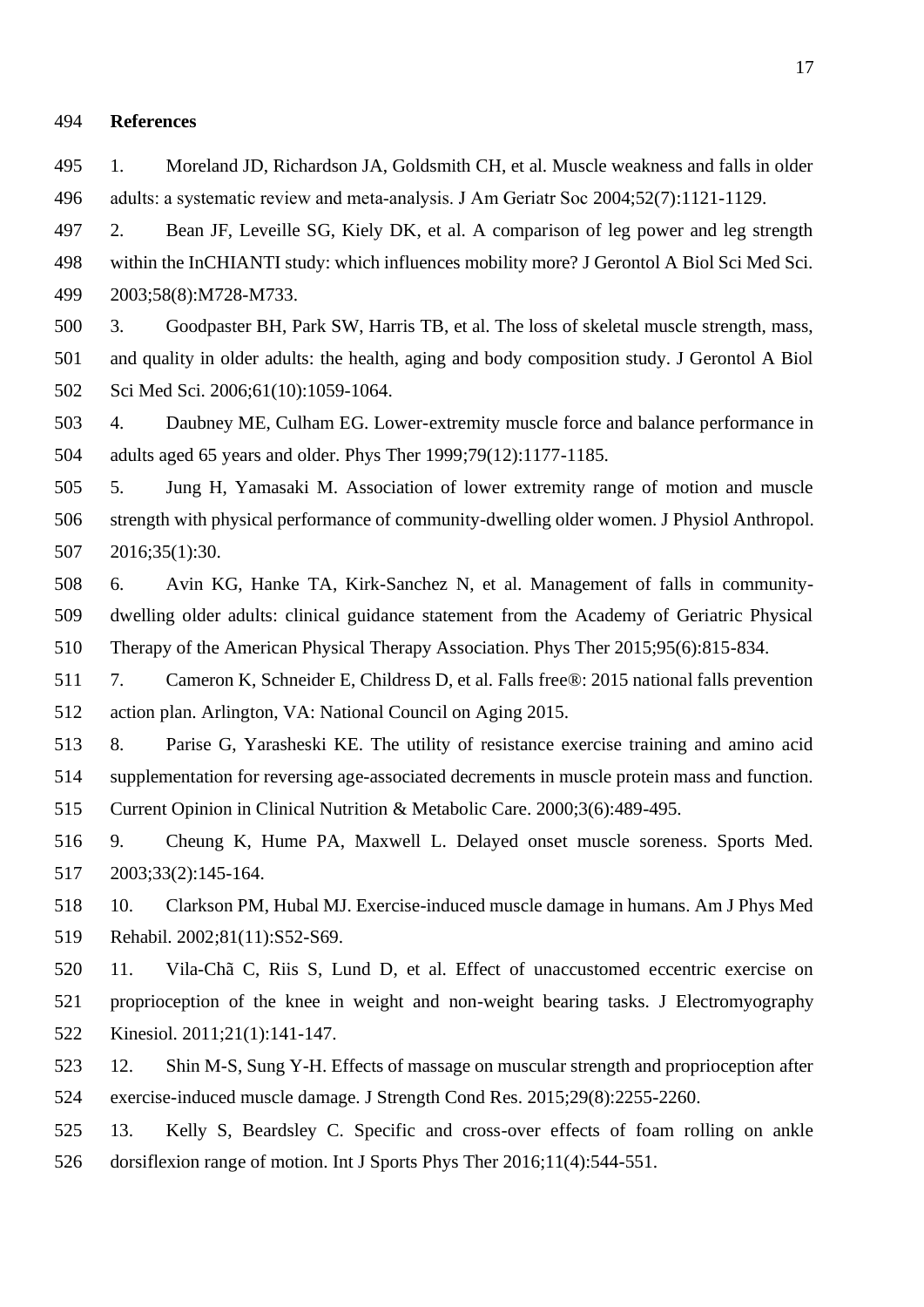14. Damas F, Nosaka K, Libardi CA, et al. Susceptibility to exercise-induced muscle damage: a cluster analysis with a large sample. Int J Sports Med. 2016;37(08):633-640.

- 15. Manfredi TG, Fielding RA, O'Reilly KP, et al. Plasma creatine kinase activity and exercise-induced muscle damage in older men. Med Sci Sports Exerc. 1991;23(9):1028-1034.
- 16. Moraska A. Sports massage a comprehensive review. J Sports Med Phys Fit. 2005;45(3):370-380.
- 17. Lavender AP, Nosaka K. Comparison between old and young men for changes in makers of muscle damage following voluntary eccentric exercise of the elbow flexors. Appl Physiol Nutr Metab. 2006;31(3):218-225.

 18. Lavender AP, Nosaka K. Responses of old men to repeated bouts of eccentric exercise of the elbow flexors in comparison with young men. Eur J Appl Physiol. 2006;97(5):619-626.

 19. Dedrick ME, Clarkson PM. The effects of eccentric exercise on motor performance in young and older women. Eur J Appl Physiol Occup Physiol. 1990;60(3):183-186.

 20. Toosizadeh N, Ehsani H, Miramonte M, et al. Proprioceptive impairments in high fall risk older adults: the effect of mechanical calf vibration on postural balance. Biomed Eng Online. 2018;17(1):51.

- 21. Burton E, Farrier K, Lewin G, et al. Motivators and barriers for older people participating in resistance training: a systematic review. J Aging Phys Act. 2017;25(2):311- 324.
- 22. Hohenauer E, Taeymans J, Baeyens J-P, et al. The effect of post-exercise cryotherapy on recovery characteristics: a systematic review and meta-analysis. PLoS one. 2015;10(9):e0139028.
- 23. Pournot H, Bieuzen F, Duffield R, et al. Short term effects of various water immersions on recovery from exhaustive intermittent exercise. Eur J Appl Physiol. 2011;111(7):1287-1295.

 24. Bailey D, Erith S, Griffin P, et al. Influence of cold-water immersion on indices of muscle damage following prolonged intermittent shuttle running. J Sports Sci. 2007;25(11):1163-1170.

 25. Oakley ET, Pardeiro RB, Powell JW, et al. The effects of multiple daily applications of ice to the hamstrings on biochemical measures, signs, and symptoms associated with exercise-induced muscle damage. J Strength Cond Res. 2013;27(10):2743-2751.

 26. Kargarfard M, Lam ET, Shariat A, et al. Efficacy of massage on muscle soreness, perceived recovery, physiological restoration and physical performance in male bodybuilders.

J Sports Sci. 2016;34(10):959-965.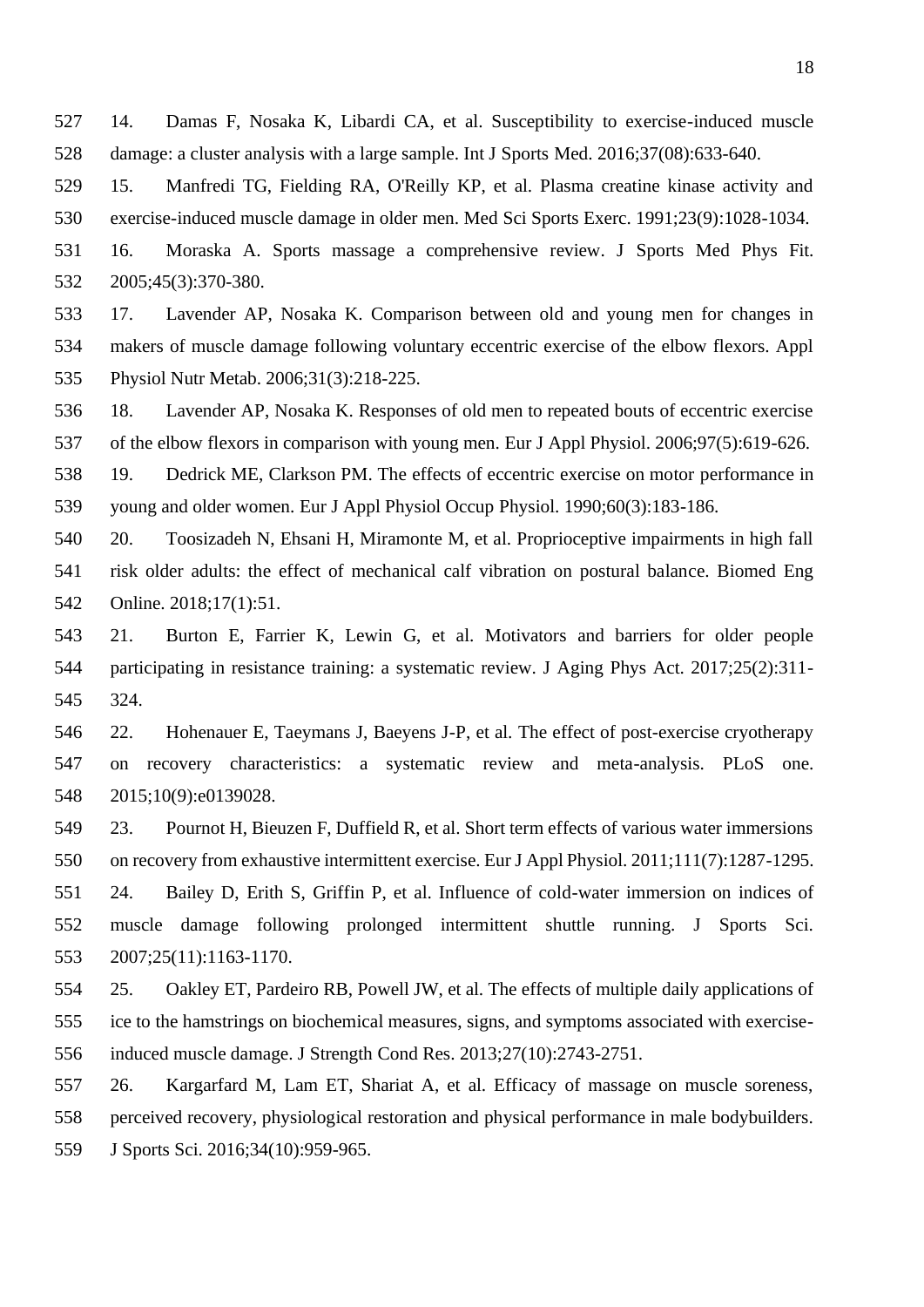- 27. Weerapong P, Hume PA, Kolt GS. The mechanisms of massage and effects on performance, muscle recovery and injury prevention. Sports Med. 2005;35(3):235-256.
- 28. Jakeman JR, Byrne C, Eston RG. Efficacy of lower limb compression and combined treatment of manual massage and lower limb compression on symptoms of exercise-induced muscle damage in women. J Strength Cond Res. 2010;24(11):3157-3165.
- 29. Cardinal BJ, Esters J, Cardinal MK. Evaluation of the revised physical activity readiness questionnaire in older adults. Med Sci Sports Exerc. 1996;28(4):468-472.
- 30. Wathen D. Load assignment. Essentials of strength training and conditioning: Human Kinetics 1994:446.
- 31. Mayer F, Scharhag-Rosenberger F, Carlsohn A, et al. The intensity and effects of strength training in the elderly. Deutsches Ärzteblatt International. 2011;108(21):359.
- 32. G B. Borg's Perceived exertion and pain scales. Champaign, IL: Human Kinetics 1998.
- 33. Naderi A, Rezvani MH, Degens H. Foam Rolling and Muscle and Joint Proprioception
- After Exercise-Induced Muscle Damage. J Athl Train 2020;55(1):58-64.
- 34. Delbaere K, Close JC, Mikolaizak AS, et al. The falls efficacy scale international (FES-
- I). A comprehensive longitudinal validation study. Age and ageing. 2010;39(2):210-216.
- 35. Podsiadlo D, Richardson S. The timed "Up & Go": a test of basic functional mobility for frail elderly persons. J Am Geriatr Soc 1991;39(2):142-148.
- 36. Meshkati Z, Namazizadeh M, Salavati M, et al. Reliability of force-platform measures of postural sway and expertise-related differences. J Sport Rehabil. 2011;20(4):442-456.
- 37. Drouin JM, Valovich-mcLeod TC, Shultz SJ, et al. Reliability and validity of the Biodex system 3 pro isokinetic dynamometer velocity, torque and position measurements. Eur J Appl Physiol. 2004;91(1):22-29.
- 38. Winter DA. Biomechanics and motor control of human movement. New York: John Wiley & Sons 2009.
- 39. Machado AF, Ferreira PH, Micheletti JK, et al. Can water temperature and immersion time influence the effect of cold water immersion on muscle soreness? A systematic review and meta-analysis. Sports Med. 2016;46(4):503-514.
- 40. Vieira A, Siqueira AF, Ferreira-Júnior JB, et al. The effect of water temperature during cold-water immersion on recovery from exercise-induced muscle damage. Int J Sports Med. 2016;37(12):937-943.
- 41. Zainuddin Z, Newton M, Sacco P, et al. Effects of massage on delayed-onset muscle soreness, swelling, and recovery of muscle function. J Athl Train 2005;40(3):174.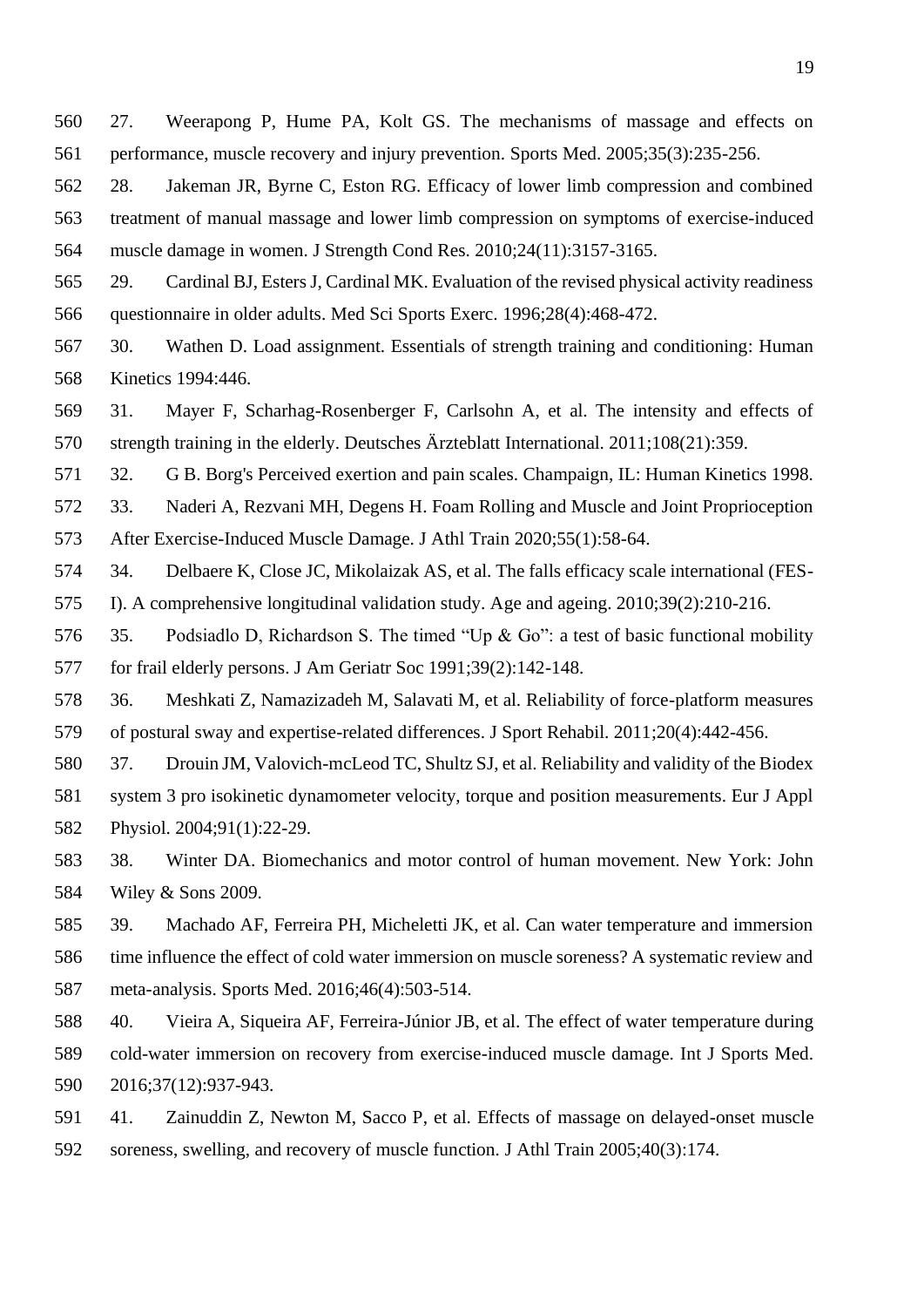- 42. Guo J, Li L, Gong Y, et al. Massage alleviates delayed onset muscle soreness after strenuous exercise: a systematic review and meta-analysis. Front Physiol 2017;8:747.
- 43. Benjamin PJ. Tappan's handbook of healing massage techniques. Instructor. 2010.
- 44. Gregory JE, Morgan DL, Proske U. Responses of muscle spindles following a series of
- eccentric contractions. Exp Brain Res. 2004;157(2):234-240.
- 45. Lund I. Massage as a pain relieving method. Physiother. 2000;86(12):638-654.
- 46. Bosco C, Tihanyi J, Komi P, et al. Store and recoil of elastic energy in slow and fast types of human skeletal muscles. Acta Physiologica Scandinavica. 1982;116(4):343-349.
- 47. Hyldahl RD, Hubal MJ. Lengthening our perspective: morphological, cellular, and molecular responses to eccentric exercise. Muscle & nerve. 2014;49(2):155-170.
- 48. Hyldahl RD, Chen TC, Nosaka K. Mechanisms and mediators of the skeletal muscle repeated bout effect. Exerc Sport Sci Rev. 2017;45(1):24-33.
- 49. Brooks SV, Opiteck JA, Faulkner JA. Conditioning of skeletal muscles in adult and old mice for protection from contraction-induced injury. J Gerontol A Biol Sci Med Sci. 2001;56(4):B163-B171.
- 50. Cronin J, Hing W. Physiological response to water immersion: A method for sport recovery? Sports Med. 2006;36(9):747-769.
- 51. Algafly AA, George KP. The effect of cryotherapy on nerve conduction velocity, pain threshold and pain tolerance. Br J Sports Med. 2007;41(6):365-369.
- 52. Schoenfeld BJ. The Use of Nonsteroidal anti-inflammatory drugs for exercise-induced muscle damage. Sports Med. 2012;42(12):1017-1028.
-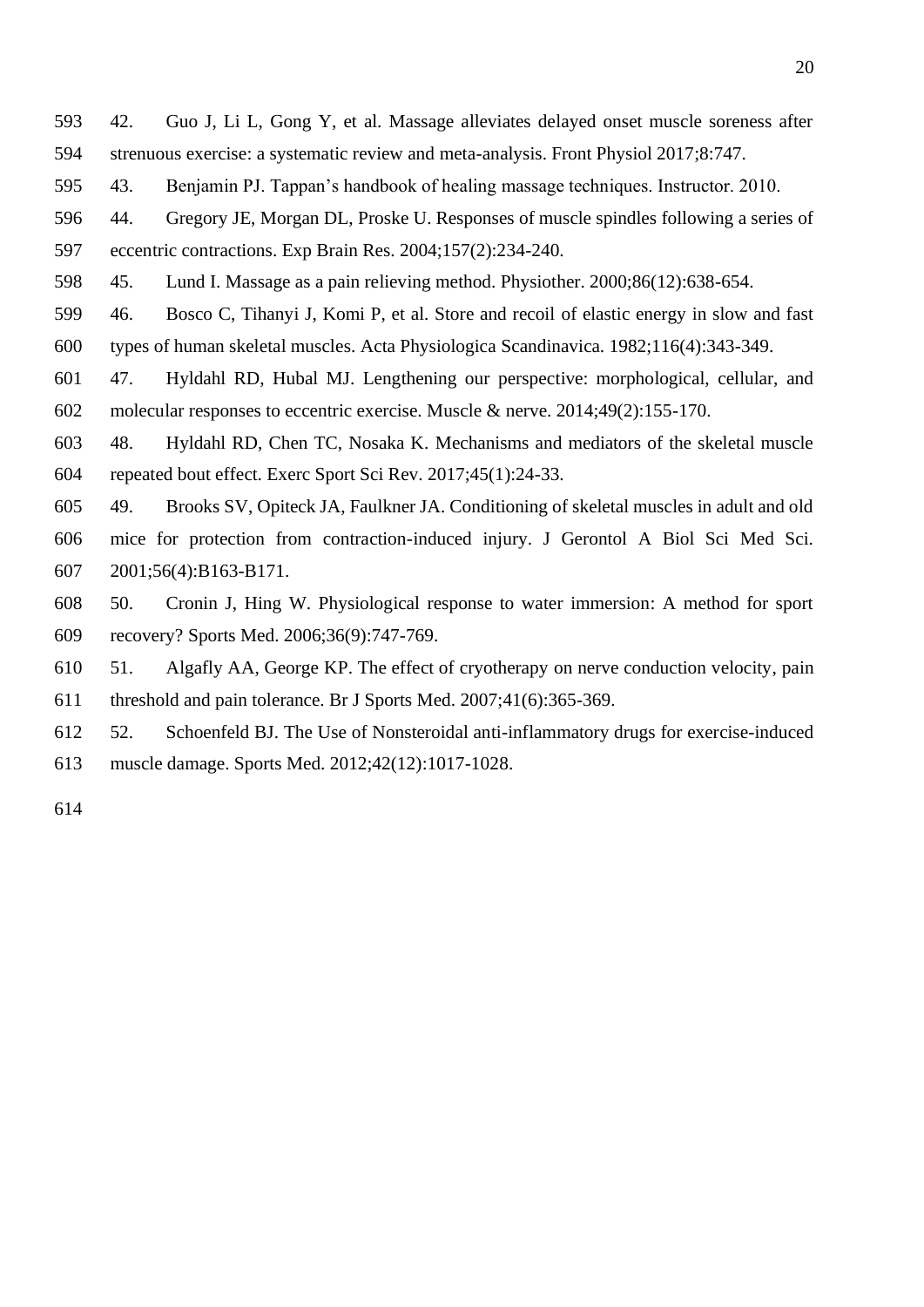# 615 **Table and Figure Captions**

| <b>Variables</b>             |                                            | Massage Group (n=26) | $CWI$ Group (n=26) | Passive Group (n=26) | p-value |
|------------------------------|--------------------------------------------|----------------------|--------------------|----------------------|---------|
|                              |                                            | $Mean \pm SD$        | $Mean \pm SD$      | $Mean \pm SD$        |         |
| Age $(y)$                    |                                            | $67 \pm 4$           | $67 \pm 4$         | $65 \pm 3$           | 0.10    |
| Body mass (kg)               |                                            | $77.8 \pm 6.1$       | $79.5 \pm 5.3$     | $79.4 \pm 6.3$       | 0.49    |
| Height $(m)$                 |                                            | $1.69 \pm 0.05$      | $1.69 \pm 0.05$    | $1.70 \pm 0.06$      | 0.64    |
| Body mass index $(kg·m-2)$   |                                            | $27.1 \pm 2.0$       | $27.9 \pm 1.6$     | $27.4 \pm 2.1$       | 0.31    |
| Rating of perceived exertion |                                            | $14.5 \pm 1.3$       | $14.4 \pm 1.3$     | $14.2 \pm 1.2$       | 0.62    |
|                              | <b>Standing calf raising with dumbbell</b> | $11 \pm 3$           | $12 \pm 3$         | $12 \pm 3$           | 0.69    |
|                              | Standing calf rising with machine          | $11 \pm 2$           | $12 \pm 3$         | $13 \pm 3$           | 0.11    |
| Training load (kg)           | Seated calf rising with machine            | $15 \pm 3$           | $16 \pm 2$         | $16 \pm 3$           | 0.62    |

616 **Table 1.** Demographic characteristics, training load and baseline measures for participants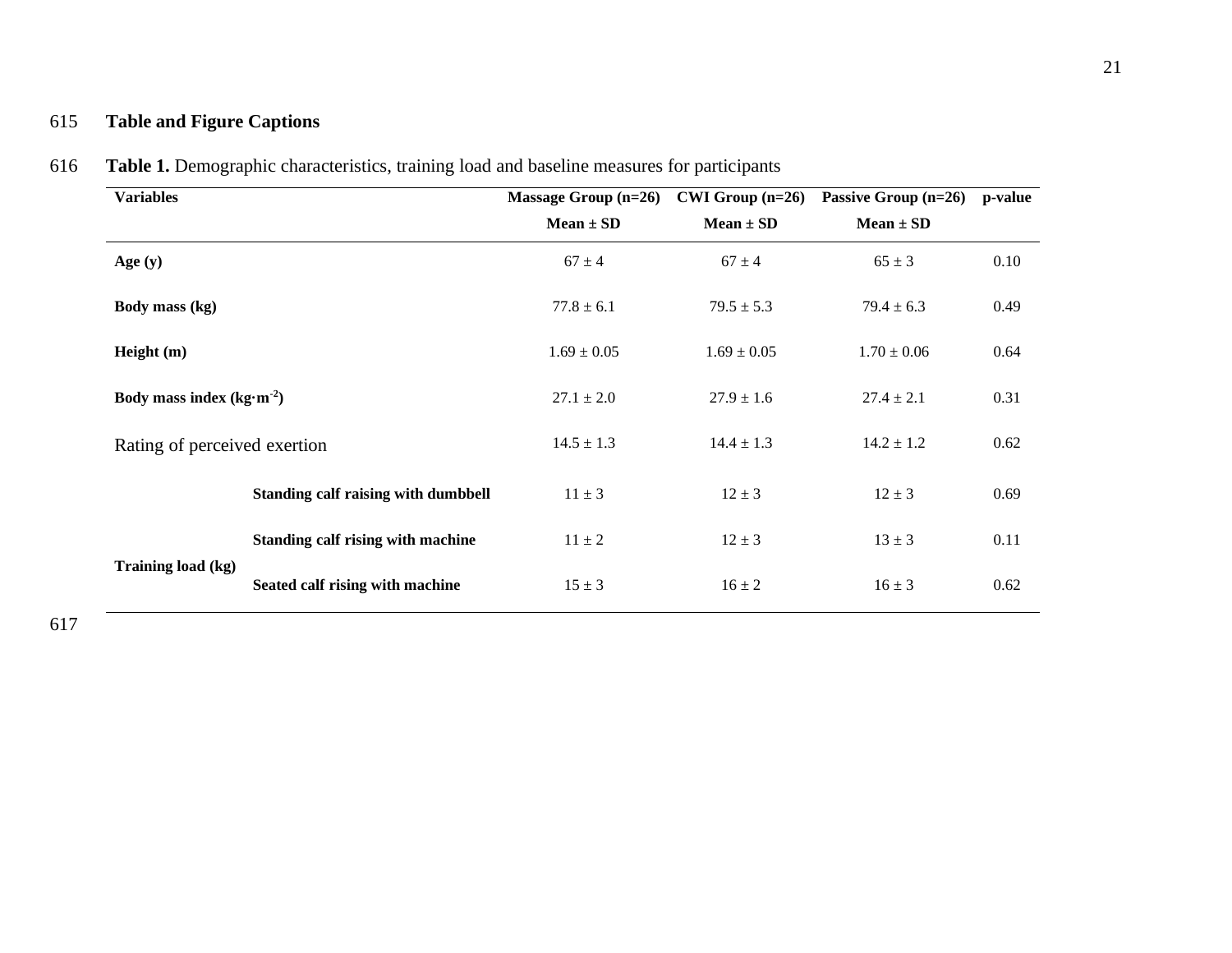

620 **Figure 1**. Timeline of study over 72 hours. Filled triangles  $($   $\blacktriangle)$  represent assessments of outcomes including fear of falling, balance, 621 joint position sense, and muscle strength. Filled squares  $($ **I**) represent conduct of exercise protocol including 3 exercises with 4 sets of 622 10 reps with 75% of 1RM. Filled circle  $\odot$  represents application of recovery interventions (cold-water immersion, massage, or passive 623 recovery).

624

618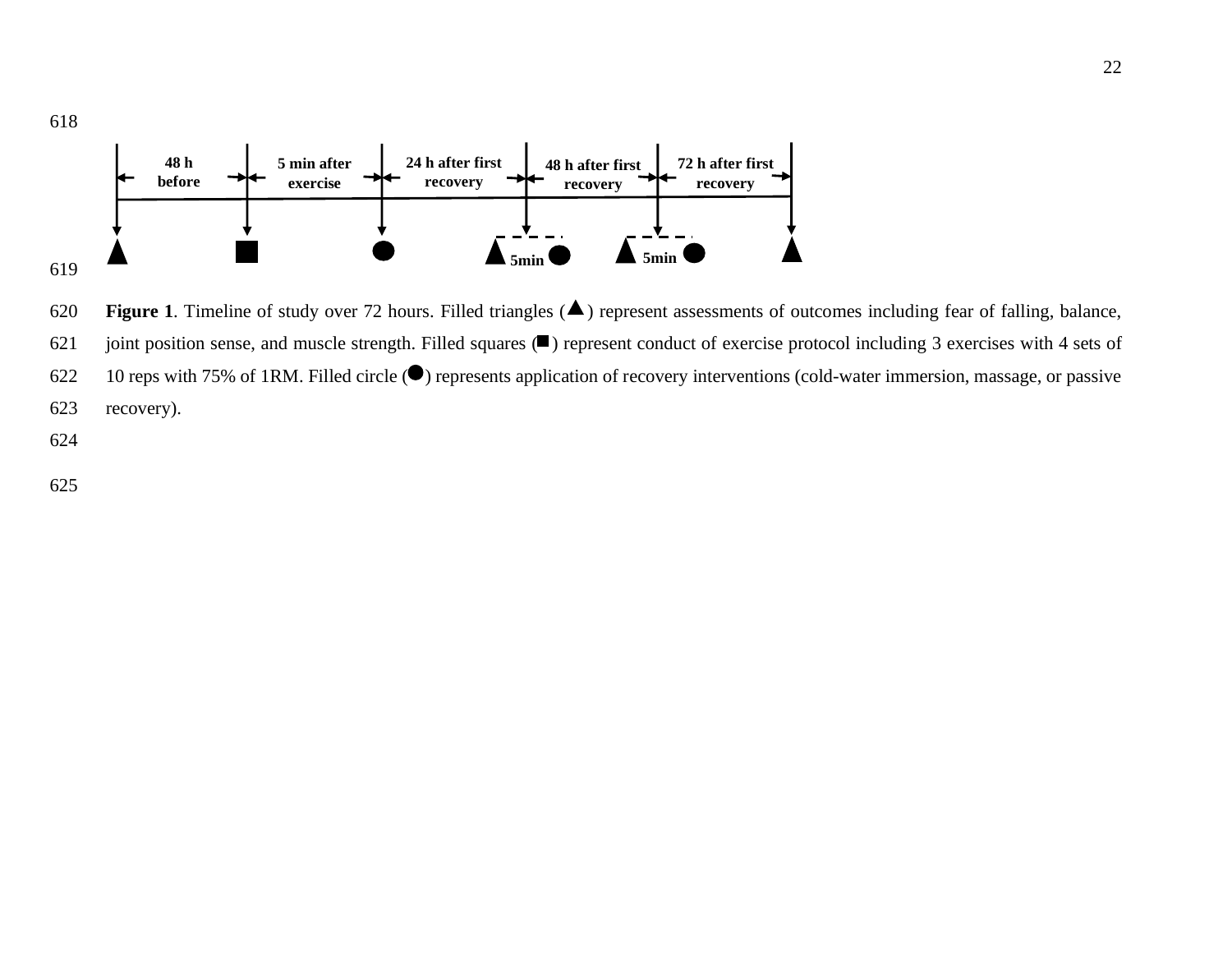